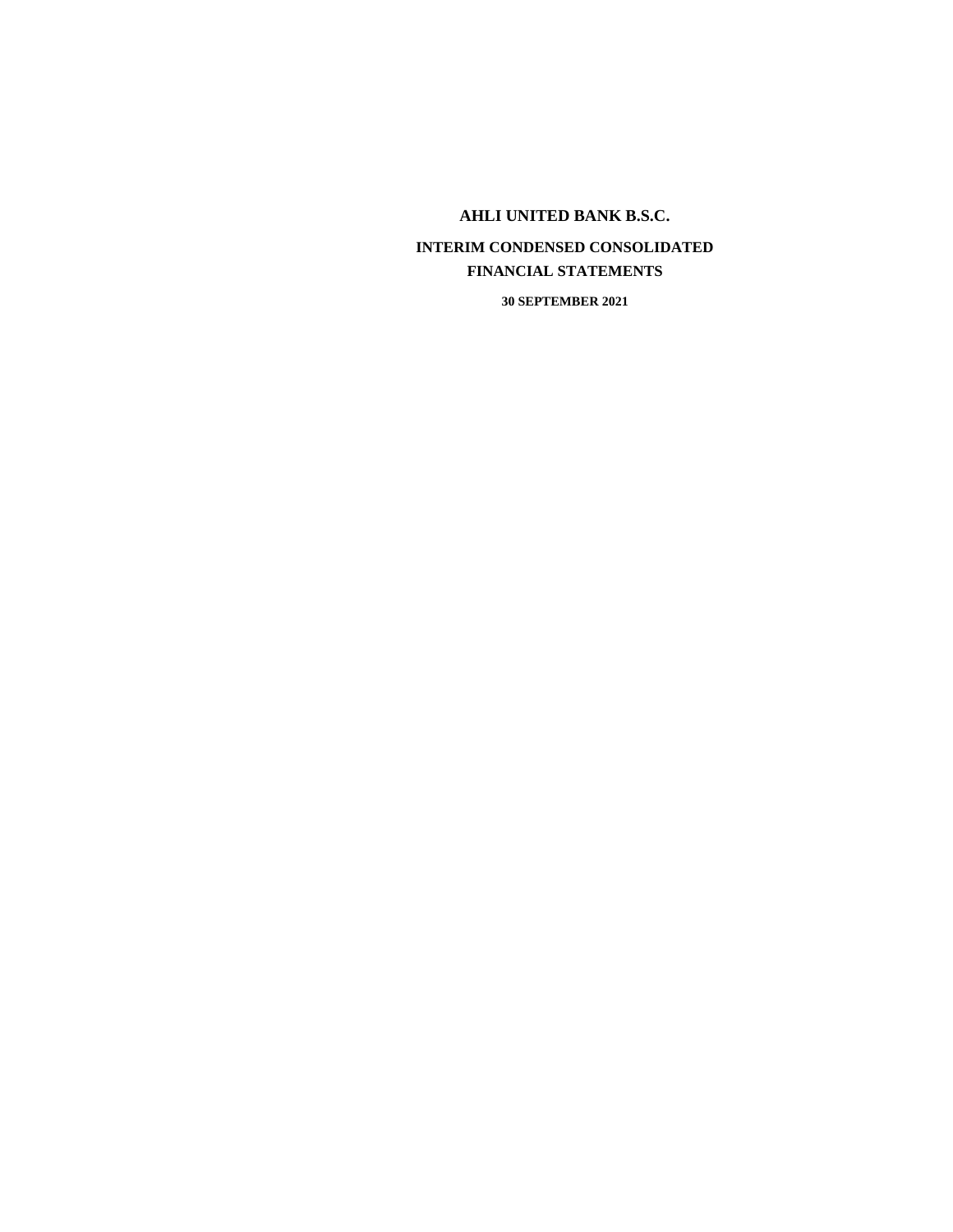

Ernst & Young — Middle East Tel: +973 1753 5455 P.O. Box 140 East Tower  $-10^{th}$  floor Bahrain World Trade Center Manama Kingdom of Bahrain

Fax: +973 1753 5405 manama@bh.ey.com www.ey.com/mena C.R. no. 29977-1

## **REPORT ON REVIEW OF INTERIM CONDENSED CONSOLIDATED FINANCIAL STATEMENTS TO THE BOARD OF DIRECTORS OF AHLI UNITED BANK B.S.C.**

## *Introduction*

We have reviewed the accompanying interim condensed consolidated financial statements of Ahli United Bank B.S.C. (the "Bank") and its subsidiaries (the "Group") as at 30 September 2021, comprising of the interim condensed consolidated balance sheet as at 30 September 2021 and the related interim condensed consolidated statements of income, comprehensive income for the three-month period and nine-month period then ended, and the interim condensed consolidated statements of cash flows and changes in equity for the nine-month period then ended and explanatory notes. The Bank's Board of Directors is responsible for the preparation and presentation of these interim condensed consolidated financial statements in accordance with International Accounting Standard IAS 34 Interim Financial Reporting ("IAS 34"), as modified by the Central Bank of Bahrain ("the CBB") referred to under note 2.1 of the accompanying interim condensed consolidated financial statements. Our responsibility is to express a conclusion on these interim condensed consolidated financial statements based on our review.

#### *Scope of Review*

We conducted our review in accordance with International Standard on Review Engagements 2410, "Review of Interim Financial Information Performed by the Independent Auditor of the Entity". A review of interim financial information consists of making inquiries, primarily of persons responsible for financial and accounting matters, and applying analytical and other review procedures. A review is substantially less in scope than an audit conducted in accordance with International Standards on Auditing and consequently does not enable us to obtain assurance that we would become aware of all significant matters that might be identified in an audit. Accordingly, we do not express an audit opinion.

#### *Conclusion*

Based on our review, nothing has come to our attention that causes us to believe that the accompanying interim condensed consolidated financial statements are not prepared, in all material respects, in accordance with IAS 34, as modified by the CBB.

Ernot + Young

27 October 2021 Manama, Kingdom of Bahrain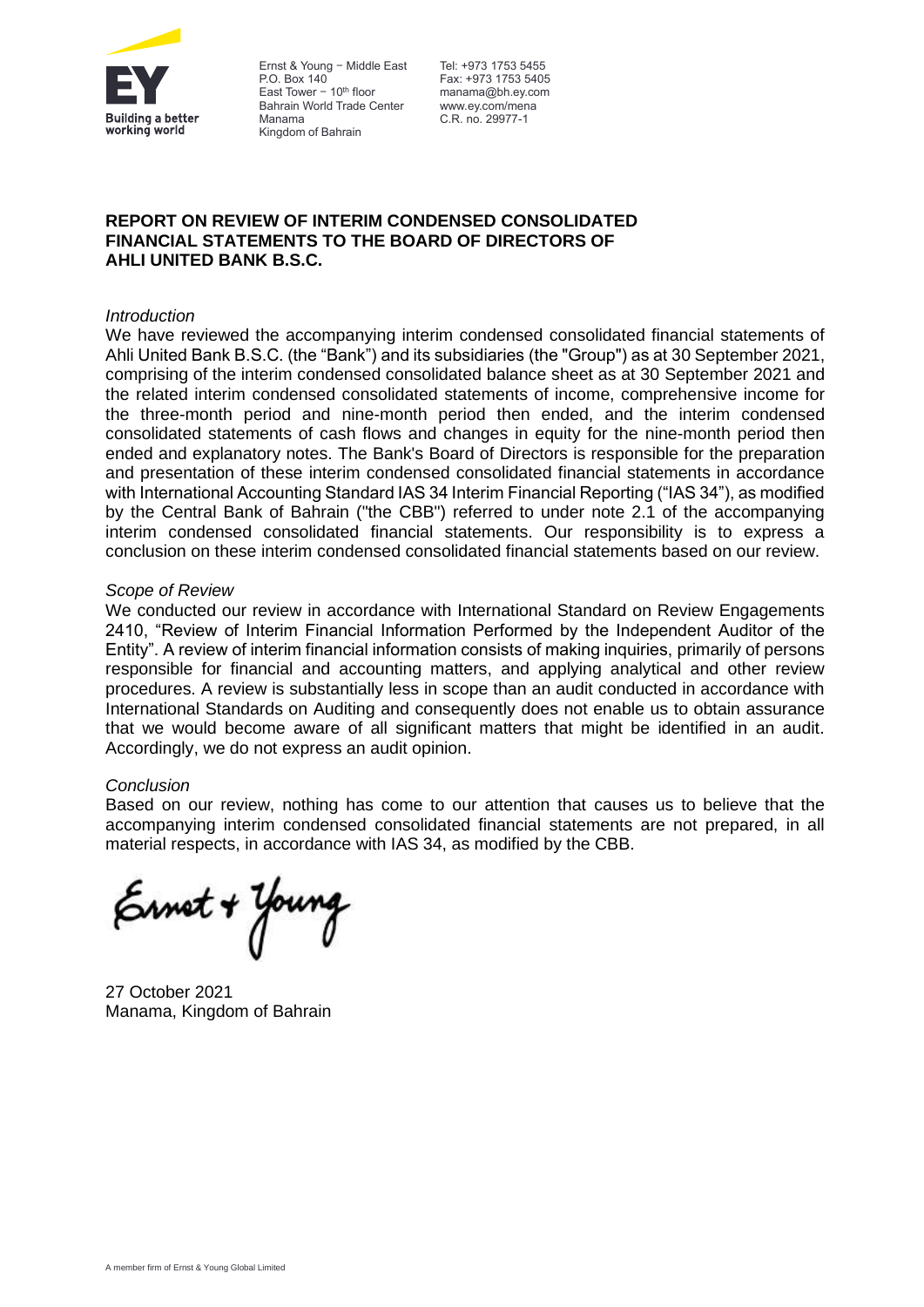## [INTERIM CONDENSED CONSOLIDATED STATEMENT OF INCOME](file:////aub.net/data/Departments/Group Finance/3.External Reporting/Financial Statements/yahya aljabal/AppData/AppData/Local/Microsoft/Windows/Temporary Internet Files/Content.Outlook/AppData/Local/Microsoft/Windows/Local Settings/Workarea/WINDOWS/Temp/notesE1EF34/AUB Group FS.xls#CONSOLIDATED_INCOME_STATEMENT)

Nine months ended 30 September 2021 (Reviewed)

|                                                                                            |                | Three months ended | Nine months ended |                |
|--------------------------------------------------------------------------------------------|----------------|--------------------|-------------------|----------------|
|                                                                                            |                | 30 September       | 30 September      |                |
|                                                                                            | 2021           | 2020               | 2021              | 2020           |
| Note                                                                                       | <b>USD'000</b> | <b>USD'000</b>     | <b>USD'000</b>    | <b>USD'000</b> |
| Interest income                                                                            | 341,879        | 337,288            | 998,344           | 1,127,020      |
| Interest expense                                                                           | 119,331        | 144,097            | 354,140           | 527,109        |
| Net interest income                                                                        | 222,548        | 193,191            | 644,204           | 599,911        |
| Fees and commissions - net                                                                 | 25,705         | 21,282             | 79,176            | 76,622         |
| Trading income                                                                             | 8,340          | 9,227              | 24,987            | 33,678         |
| Investment income and others                                                               | 17,421         | 23,691             | 77,820            | 112,754        |
| Fees and other income                                                                      | 51,466         | 54,200             | 181,983           | 223,054        |
| <b>OPERATING INCOME</b>                                                                    | 274,014        | 247,391            | 826,187           | 822,965        |
| Provision for credit losses and others<br>6c                                               | 17,109         | 35,204             | 79,925            | 117,586        |
| NET OPERATING INCOME                                                                       | 256,905        | 212,187            | 746,262           | 705,379        |
| Staff costs                                                                                | 45,151         | 40,750             | 131,784           | 135,945        |
| Depreciation                                                                               | 8,686          | 7,609              | 25,640            | 24,363         |
| Other operating expenses                                                                   | 31,958         | 29,880             | 82,443            | 75,384         |
| <b>OPERATING EXPENSES</b>                                                                  | 85,795         | 78,239             | 239,867           | 235,692        |
| PROFIT BEFORE TAX AND ZAKAT                                                                | 171,110        | 133,948            | 506,395           | 469,687        |
| Tax expense and zakat                                                                      | 10,614         | 9,558              | 30,108            | 30,934         |
| <b>NET PROFIT FOR THE PERIOD</b>                                                           | 160,496        | 124,390            | 476,287           | 438,753        |
| Net profit attributable to the non-controlling interests                                   | 8,430          | 8,499              | 25,664            | 29,423         |
| NET PROFIT ATTRIBUTABLE TO THE<br><b>OWNERS OF THE BANK</b>                                | 152,066        | 115,891            | 450,623           | 409,330        |
| <b>EARNINGS PER SHARE ATTRIBUTABLE TO THE</b><br><b>OWNERS OF THE BANK FOR THE PERIOD:</b> |                |                    |                   |                |

Basic and diluted earnings per ordinary share (US cents)

3 **1.5** 1.1 **4.3** 3.9

 $\overline{\phantom{a}}$ 

 **Meshal AbdulAziz Alothman Mohammad J. Al-Marzooq Adel A. El-Labban**

 Chairman Deputy Chairman Group Chief Executive Officer & Managing Director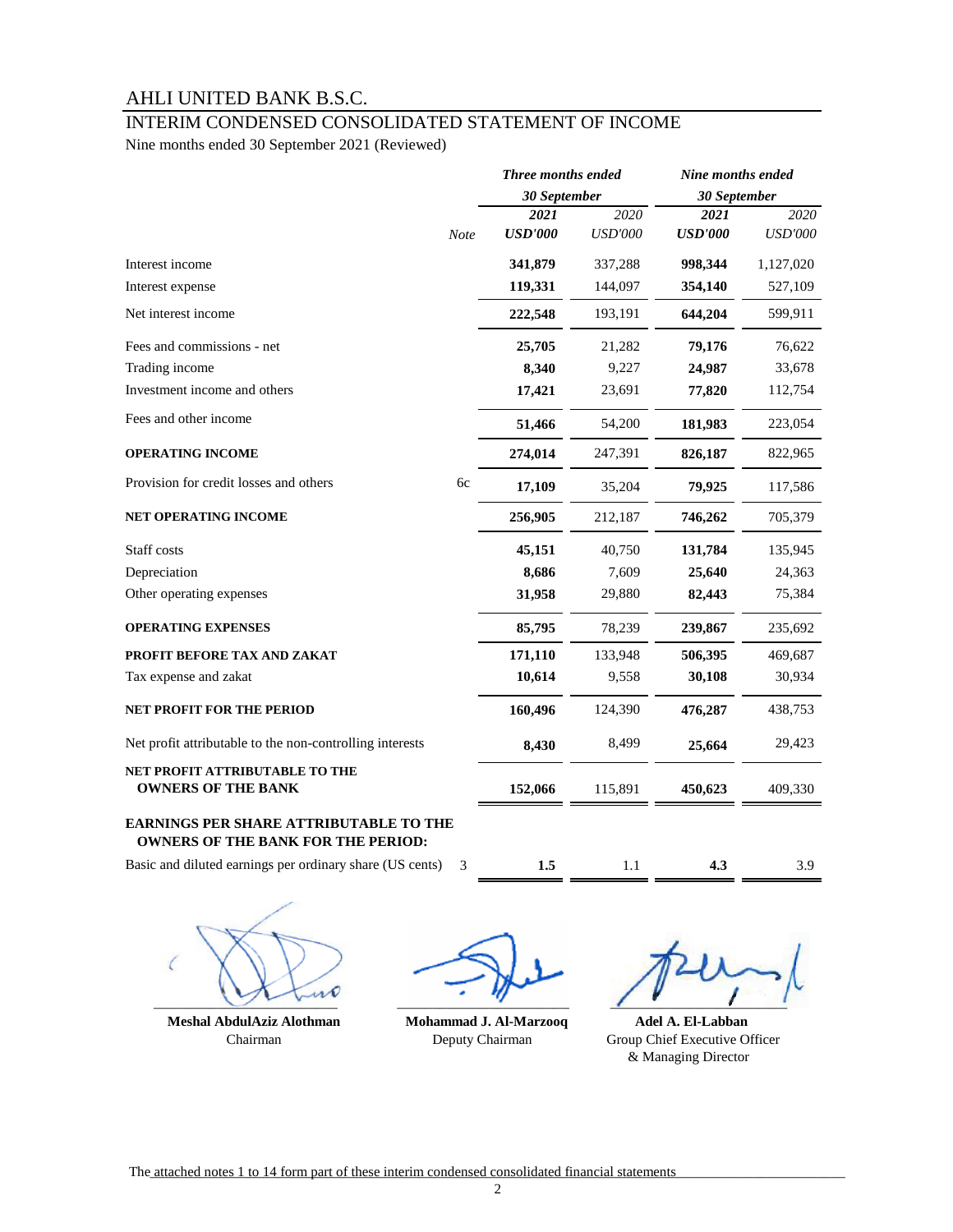# [INTERIM CONDENSED CONSOLIDATED STATEMENT OF COMPREHENSIVE INCOME](file:////aub.net/data/Departments/Group Finance/3.External Reporting/Financial Statements/yahya aljabal/AppData/AppData/Local/Microsoft/Windows/Temporary Internet Files/Content.Outlook/AppData/Local/Microsoft/Windows/Local Settings/Workarea/WINDOWS/Temp/notesE1EF34/AUB Group FS.xls#CONSOLIDATED_INCOME_STATEMENT)

Nine months ended 30 September 2021 (Reviewed)

|                                                                                         | Three months ended<br>30 September<br>30 September |                | Nine months ended |                |  |
|-----------------------------------------------------------------------------------------|----------------------------------------------------|----------------|-------------------|----------------|--|
|                                                                                         |                                                    |                |                   |                |  |
|                                                                                         | 2021                                               | 2020           | 2021              | 2020           |  |
|                                                                                         | <b>USD'000</b>                                     | <b>USD'000</b> | <b>USD'000</b>    | <b>USD'000</b> |  |
| Net profit for the period                                                               | 160,496                                            | 124,390        | 476,287           | 438,753        |  |
| <b>Other Comprehensive Income (OCI)</b>                                                 |                                                    |                |                   |                |  |
| Items that will not be reclassified subsequently<br>to consolidated statement of income |                                                    |                |                   |                |  |
| Net change in fair value of equity investments                                          |                                                    |                |                   |                |  |
| measured at fair value through OCI                                                      | 2,867                                              | (1,749)        | 8,298             | (2,597)        |  |
| Net change in pension fund reserve                                                      | 2,198                                              | (2,757)        | 13,813            | (5,145)        |  |
| Items that may be reclassified subsequently to<br>consolidated statement of income      |                                                    |                |                   |                |  |
| Foreign currency translation adjustments                                                | (5,401)                                            | 18,783         | 6,216             | (54, 877)      |  |
| Net movement in fair value of debt instruments                                          |                                                    |                |                   |                |  |
| held as fair value through OCI                                                          | 5,346                                              | 3,067          | 10,317            | (35,694)       |  |
| Transfers to consolidated statement of income                                           | (3,682)                                            | (4, 471)       | (5,748)           | (3,248)        |  |
| Net change in fair value of cash flow hedges                                            | 1,900                                              | 3,717          | 12,164            | (25, 112)      |  |
| Other comprehensive income (loss) for the period                                        | 3,228                                              | 16,590         | 45,060            | (126, 673)     |  |
| Total comprehensive income for the period                                               | 163,724                                            | 140,980        | 521,347           | 312,080        |  |
| Total comprehensive income attributable to<br>non-controlling interests                 | 7,692                                              | 11,272         | 27,550            | 25,026         |  |
| Total comprehensive income attributable                                                 |                                                    |                |                   |                |  |
| to the owners of the Bank                                                               | 156,032                                            | 129,708        | 493,797           | 287,054        |  |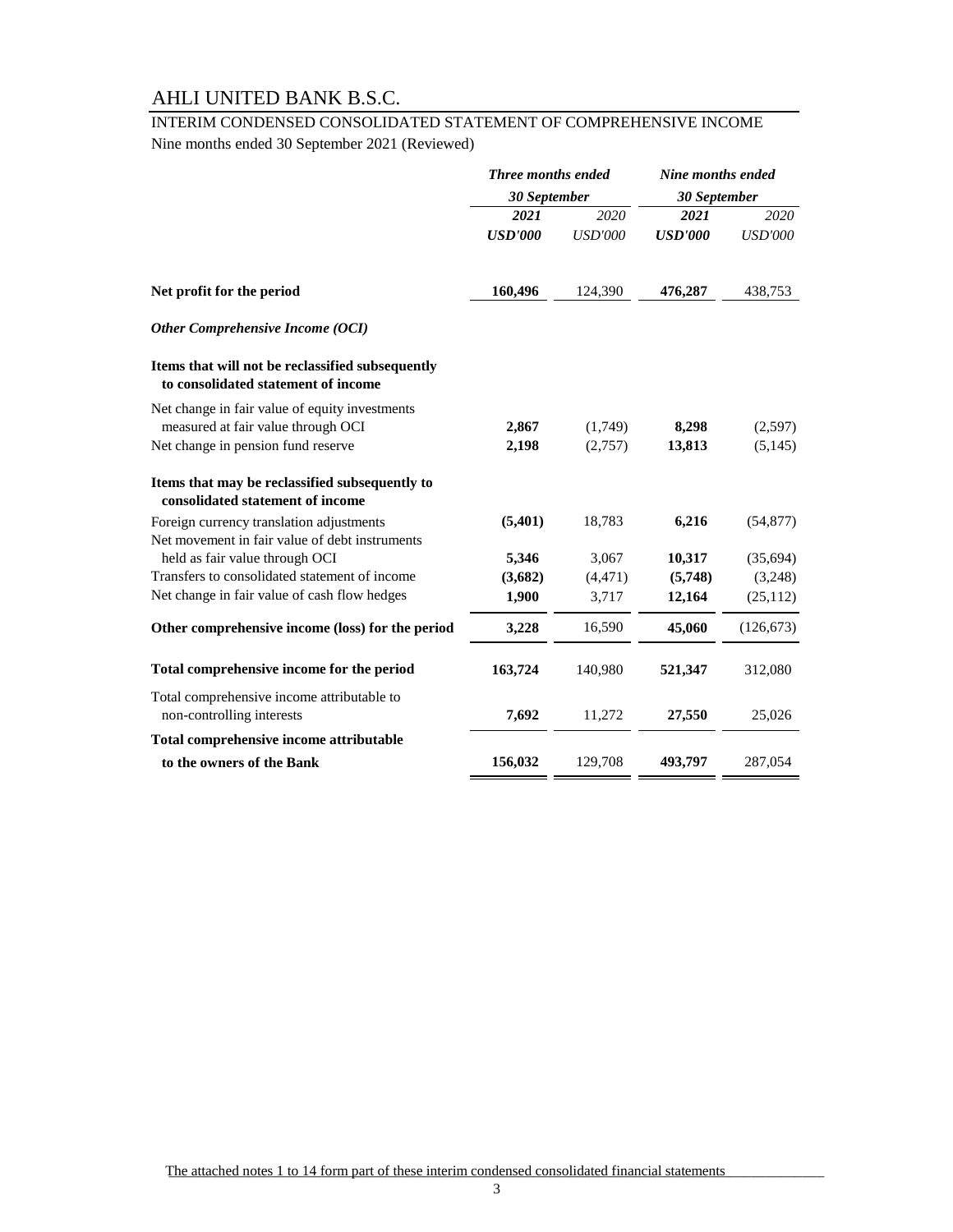# INTERIM CONDENSED CONSOLIDATED BALANCE SHEET

30 September 2021 (Reviewed)

|                                                    |             |                  | (Audited)        |  |
|----------------------------------------------------|-------------|------------------|------------------|--|
|                                                    |             | 30 September     | 31 December      |  |
|                                                    |             | 2021             | 2020             |  |
|                                                    | <b>Note</b> | <b>US\$</b> '000 | <b>US\$</b> '000 |  |
| <b>ASSETS</b>                                      |             |                  |                  |  |
| Cash and balances with central banks               |             | 1,706,807        | 1,747,560        |  |
| Treasury bills and deposits with central banks     |             | 2,643,090        | 2,333,852        |  |
| Deposits with banks                                |             | 3,362,562        | 3,532,689        |  |
| Loans and advances                                 | 6           | 21,829,892       | 20,719,878       |  |
| Non-trading investments                            | 7           | 9,817,458        | 9,608,309        |  |
| Investment in associates                           |             | 335,952          | 303,127          |  |
| Investment properties                              |             | 170,431          | 185,715          |  |
| Interest receivable, derivative and other assets   |             | 873,025          | 857,232          |  |
| Premises and equipment                             |             | 299,841          | 296,847          |  |
| Goodwill and other intangible assets               |             | 487,884          | 485,958          |  |
| <b>TOTAL ASSETS</b>                                |             | 41,526,942       | 40,071,167       |  |
| <b>LIABILITIES AND EQUITY</b>                      |             |                  |                  |  |
| <b>LIABILITIES</b>                                 |             |                  |                  |  |
| Deposits from banks                                |             | 4,373,603        | 4,218,417        |  |
| Borrowings under repurchase agreements             |             | 3,653,340        | 3,618,069        |  |
| Customers' deposits                                |             | 25,020,407       | 25,182,585       |  |
| Term debts                                         |             | 525,000          | 175,000          |  |
| Sukuk payable                                      | 12          | 600,000          |                  |  |
| Interest payable, derivative and other liabilities |             | 1,387,616        | 1,830,706        |  |
| Subordinated liabilities                           |             | 9,974            | 10,032           |  |
| <b>TOTAL LIABILITIES</b>                           |             | 35,569,940       | 35,034,809       |  |
| <b>EQUITY</b>                                      |             |                  |                  |  |
| Ordinary share capital                             |             | 2,533,621        | 2,412,972        |  |
| Reserves                                           |             | 1,813,727        | 1,588,668        |  |
| Equity attributable to the owners of the Bank      |             | 4,347,348        | 4,001,640        |  |
| Perpetual Tier 1 Capital Securities                | 13          | 1,160,815        | 600,000          |  |
| Non-controlling interests                          |             | 448,839          | 434,718          |  |
| <b>TOTAL EQUITY</b>                                |             | 5,957,002        | 5,036,358        |  |
| TOTAL LIABILITIES AND EQUITY                       |             | 41,526,942       | 40,071,167       |  |
|                                                    |             |                  |                  |  |

 $\overline{\mathbf{v}}$ 

 **Meshal AbdulAziz Alothman Mohammad J. Al-Marzooq**

Chairman Deputy Chairman

 $\overline{1}$ 

& Managing Director **Adel A. El-Labban** Group Chief Executive Officer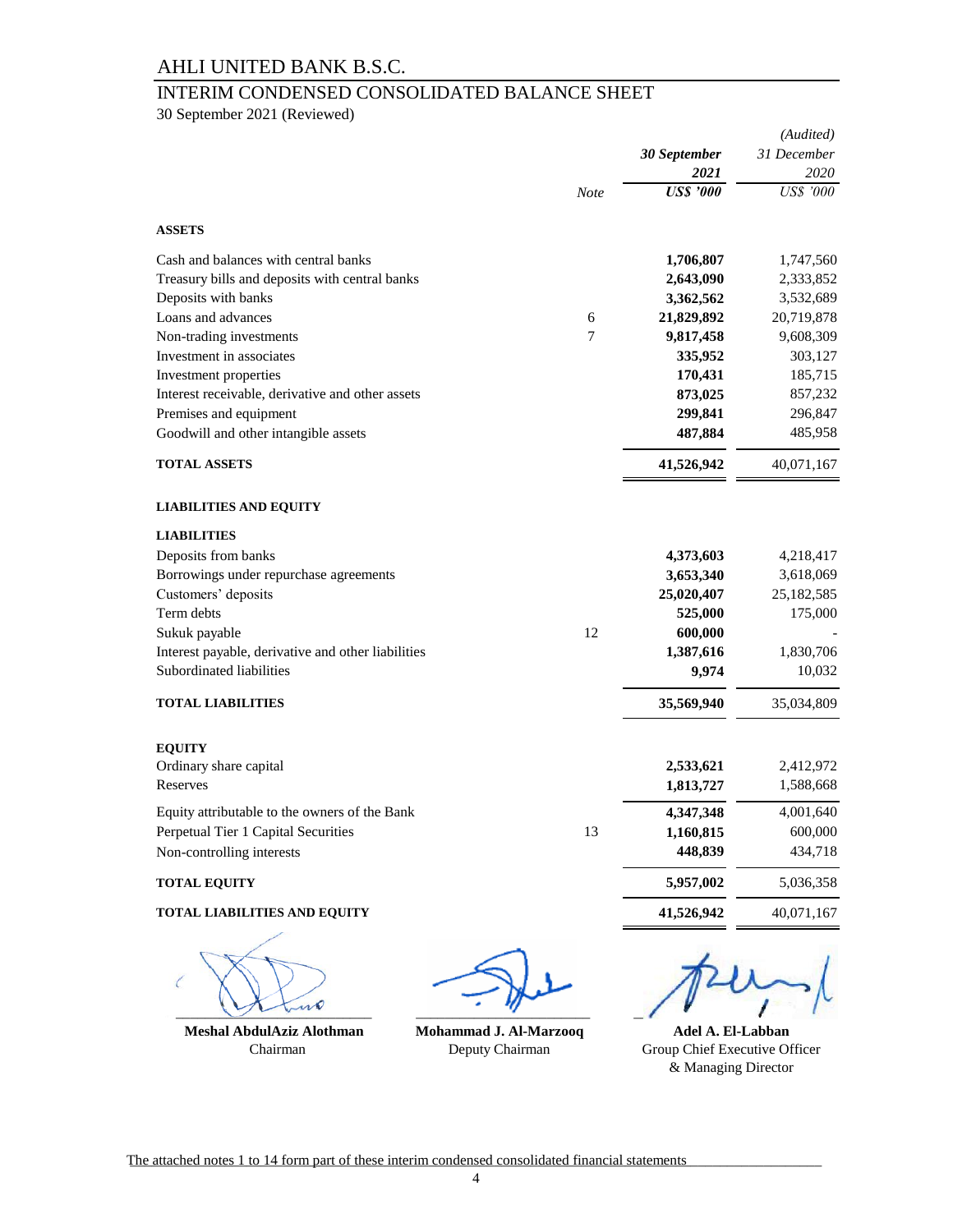## INTERIM CONDENSED CONSOLIDATED STATEMENT OF CASH FLOWS

Nine months ended 30 September 2021 (Reviewed)

|                                                                                                            |      | Nine months ended<br>30 September |                     |
|------------------------------------------------------------------------------------------------------------|------|-----------------------------------|---------------------|
|                                                                                                            |      | 2021                              | 2020                |
|                                                                                                            | Note | <b>US\$</b> '000                  | <b>US\$</b> '000    |
| <b>OPERATING ACTIVITIES</b><br>Profit before tax and zakat<br>Adjustments for:                             |      | 506,395                           | 469,687             |
| Depreciation                                                                                               |      | 25,640                            | 24,363              |
| Investment income and others                                                                               |      | (69,005)                          | (105, 650)          |
| Provision for credit losses and others                                                                     |      | 79,925                            | 117,586             |
| Operating profit before changes in operating assets and liabilities<br>Changes in:                         |      | 542,955                           | 505,986             |
| Mandatory reserve deposits with central banks                                                              |      | (85, 630)                         | 179,914             |
| Treasury bills and deposits with central banks                                                             |      | 385,836                           | (477, 287)          |
| Deposits with banks                                                                                        |      | 377,907                           | 816,521             |
| Loans and advances                                                                                         |      | (1, 188, 073)                     | (307, 410)          |
| Interest receivable, derivative and other assets                                                           |      | 13,497                            | (73,985)            |
| Deposits from banks                                                                                        |      | 155,186                           | 319,323             |
| Borrowings under repurchase agreements                                                                     |      | 35,271                            | 928,771             |
| Customers' deposits                                                                                        |      | (162, 178)                        | (1,016,289)         |
| Interest payable, derivative and other liabilities                                                         |      | (57,989)                          | (65,210)            |
| Cash from operations                                                                                       |      | 16,782                            | 810,334             |
| Income tax and zakat paid                                                                                  |      | (31, 032)                         | (37, 337)           |
| Net cash (used in) from operating activities                                                               |      | (14,250)                          | 772,997             |
| <b>INVESTING ACTIVITIES</b>                                                                                |      |                                   |                     |
| Purchase of non-trading investments                                                                        |      | (2,577,302)                       | (1,979,188)         |
| Proceeds from sale or redemption of non-trading investments                                                |      | 2,138,312                         | 1,950,247           |
| Additional investment in subsidiary                                                                        |      | (8,628)                           |                     |
| Right subscription in an associate                                                                         |      | (27, 545)                         |                     |
| Net decrease in investment properties                                                                      |      | 18,547                            | 49,660              |
| Net increase in premises and equipment<br>Dividends received from associates                               |      | (29,063)<br>8,862                 | (16, 732)<br>14,283 |
|                                                                                                            |      |                                   |                     |
| Net cash (used) from in investing activities<br><b>FINANCING ACTIVITIES</b>                                |      | (476, 817)                        | 18,270              |
| Additional Perpetual Tier 1 Capital Securities issued                                                      | 13   | 600,000                           |                     |
| Redemption of Perpetual Tier 1 Capital Securities                                                          | 13   | (39, 185)                         |                     |
| Expenses related to Perpetual Tier 1 Sukuk issued and others                                               |      | (2,102)                           |                     |
| <b>Issuance of Sukuk</b>                                                                                   | 12   | 600,000                           |                     |
| Distribution on Perpetual Tier 1 Capital Securities                                                        |      | (17, 490)                         | (19,250)            |
| Additional term debts                                                                                      |      | 350,000                           |                     |
| Repayment of subordinated liabilities                                                                      |      |                                   | (17,996)            |
| Dividends and other appropriations paid                                                                    |      | (119,005)                         | (432, 477)          |
| Dividends paid to the non-controlling interests<br>Movement in subsidiary                                  |      |                                   | (26, 845)<br>143    |
| Net cash from (used in) financing activities                                                               |      | 1,372,218                         | (496, 425)          |
| NET CHANGE IN CASH AND CASH EQUIVALENTS                                                                    |      | 881,151                           | 294,842             |
| Net foreign exchange difference                                                                            |      | 991                               | 170                 |
| Cash and cash equivalents at 1 January                                                                     |      | 2,976,999                         | 3,132,123           |
| <b>CASH AND CASH EQUIVALENTS AT 30 SEPTEMBER</b>                                                           |      | 3,859,141                         | 3,427,135           |
| Cash and cash equivalents comprise:                                                                        |      |                                   |                     |
| Cash and balances with central banks, excluding mandatory                                                  |      |                                   |                     |
| reserve deposits                                                                                           |      | 1,006,203                         | 1,104,437           |
| Deposits with banks, central banks and treasury bills<br>with an original maturity of three months or less |      |                                   |                     |
|                                                                                                            |      | 2,852,938                         | 2,322,698           |
|                                                                                                            |      | 3,859,141                         | 3,427,135           |
| <b>Additional cash flow information:</b>                                                                   |      |                                   |                     |
| Interest received                                                                                          |      | 997,622                           | 1,142,512           |
| Interest paid                                                                                              |      | 353,154                           | 590,274             |

The attached notes 1 to 14 form part of these interim condensed consolidated financial statements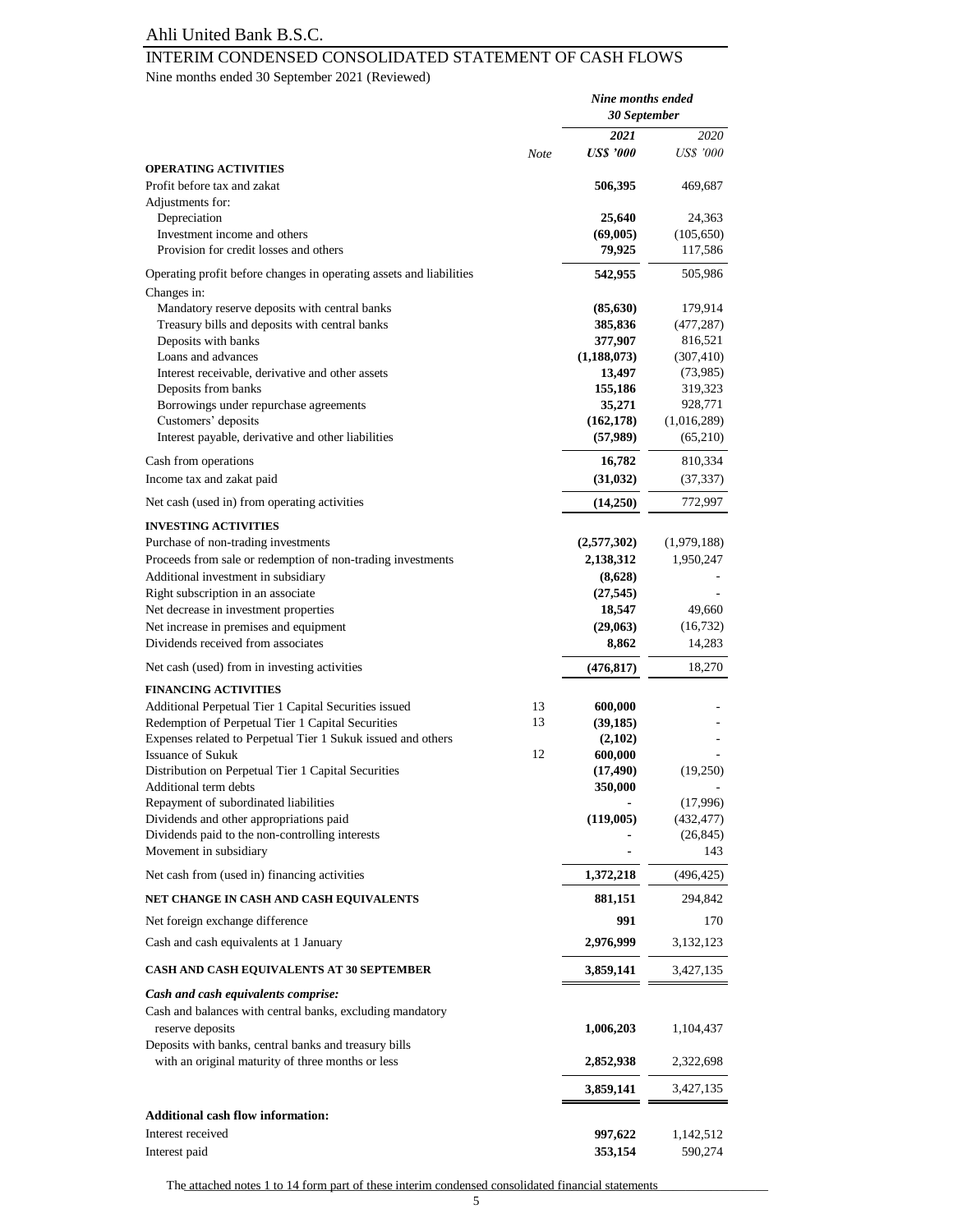# INTERIM CONSOLIDATED STATEMENT OF CHANGES IN EQUITY

Nine months ended 30 September 2021 (Reviewed)

|                                                                        |                                                        |                                             |                                                 |                                          | Attributable to the owners of the Bank               |                                                          |                                              |                                                             |                                                                         |                                                               |                                  |
|------------------------------------------------------------------------|--------------------------------------------------------|---------------------------------------------|-------------------------------------------------|------------------------------------------|------------------------------------------------------|----------------------------------------------------------|----------------------------------------------|-------------------------------------------------------------|-------------------------------------------------------------------------|---------------------------------------------------------------|----------------------------------|
|                                                                        |                                                        |                                             |                                                 |                                          | Reserves                                             |                                                          |                                              |                                                             |                                                                         |                                                               |                                  |
|                                                                        | <b>Ordinary</b><br>share<br>capital<br><b>USS</b> '000 | <b>Share</b><br>premium<br><b>US\$</b> '000 | <b>Statutory</b><br>reserve<br><b>US\$</b> '000 | Retained<br>earnings<br><b>US\$</b> '000 | <b>Proposed</b><br>appropriations<br><b>USS</b> '000 | <b>Other</b><br>reserves<br>(note 8)<br><b>US\$ '000</b> | <b>Total</b><br>reserves<br><b>US\$</b> '000 | Equity<br>attributable<br>to the owners<br><b>US\$</b> '000 | Perpetual<br>Tier 1<br>Capital<br><b>Securities</b><br><b>US\$</b> '000 | $Non-$<br>controlling<br><i>interests</i><br><b>US\$</b> '000 | <b>Total</b><br><b>US\$</b> '000 |
| Balance at 1 January 2021                                              | 2,412,972                                              | 753,063                                     | 704,755                                         | 530,302                                  | 122,649                                              | (522, 101)                                               | 1,588,668                                    | 4,001,640                                                   | 600,000                                                                 | 434,718                                                       | 5,036,358                        |
| Donations                                                              |                                                        |                                             |                                                 |                                          | (2,000)                                              | $\sim$                                                   | (2,000)                                      | (2,000)                                                     |                                                                         | $\overline{\phantom{a}}$                                      | (2,000)                          |
| Bonus shares issued                                                    | 120,649                                                |                                             |                                                 | (120, 649)                               | $\sim$                                               | $\blacksquare$                                           | (120, 649)                                   | $\overline{a}$                                              |                                                                         |                                                               |                                  |
| Ordinary share dividend                                                |                                                        |                                             |                                                 | $\overline{\phantom{a}}$                 | (120, 649)                                           | $\blacksquare$                                           | (120, 649)                                   | (120, 649)                                                  |                                                                         |                                                               | (120, 649)                       |
| Transfer from OCI reserve<br>on equity investments                     |                                                        |                                             |                                                 | 1,411                                    |                                                      |                                                          | 1,411                                        | 1,411                                                       |                                                                         |                                                               | 1,411                            |
| Distribution related to Perpetual                                      |                                                        |                                             |                                                 |                                          |                                                      |                                                          |                                              |                                                             |                                                                         |                                                               |                                  |
| Tier 1 Capital Securities<br>Distribution related to Perpetual         |                                                        |                                             |                                                 | (11,678)                                 |                                                      |                                                          | (11,678)                                     | (11,678)                                                    |                                                                         |                                                               | (11,678)                         |
| Tier 1 Sukuk                                                           |                                                        |                                             |                                                 | (4, 351)                                 |                                                      |                                                          | (4, 351)                                     | (4, 351)                                                    |                                                                         | (1,461)                                                       | (5,812)                          |
| Perpetual Tier 1 Sukuk issued<br>(Note 13)                             |                                                        |                                             |                                                 |                                          |                                                      |                                                          |                                              | ä,                                                          | 600,000                                                                 |                                                               | 600,000                          |
| Perpetual Tier 1 Sukuk<br>redemption (Note 13)                         |                                                        |                                             |                                                 |                                          |                                                      |                                                          |                                              | ÷,                                                          | (39, 185)                                                               | $\sim$                                                        | (39, 185)                        |
| <b>Expenses related to Perpetual</b><br>Tier 1 Sukuk issued and others |                                                        |                                             |                                                 | (1,574)                                  |                                                      |                                                          | (1,574)                                      | (1,574)                                                     |                                                                         | (528)                                                         | (2,102)                          |
| Movement in associates                                                 |                                                        |                                             |                                                 | (6,342)                                  |                                                      |                                                          | (6,342)                                      | (6, 342)                                                    |                                                                         | $\overline{\phantom{a}}$                                      | (6,342)                          |
| Movement in subsidiaries                                               |                                                        |                                             |                                                 | (2, 362)                                 |                                                      | $\blacksquare$                                           | (2,362)                                      | (2,362)                                                     |                                                                         | (107)                                                         | (2, 469)                         |
| Arising on additional acquisition                                      |                                                        |                                             |                                                 |                                          |                                                      |                                                          |                                              |                                                             |                                                                         |                                                               |                                  |
| in a subsidiary                                                        |                                                        | (544)                                       |                                                 |                                          |                                                      |                                                          | (544)                                        | (544)                                                       | $\sim$                                                                  | (11, 333)                                                     | (11, 877)                        |
| Total comprehensive                                                    |                                                        |                                             |                                                 |                                          |                                                      |                                                          |                                              |                                                             |                                                                         |                                                               |                                  |
| income for the period                                                  |                                                        |                                             |                                                 | 450,623                                  | $\overline{a}$                                       | 43,174                                                   | 493,797                                      | 493,797                                                     |                                                                         | 27,550                                                        | 521,347                          |
| <b>Balance at 30 September 2021</b>                                    | 2,533,621                                              | 752,519                                     | 704,755                                         | 835,380                                  |                                                      | (478, 927)                                               | 1,813,727                                    | 4,347,348                                                   | 1,160,815                                                               | 448,839                                                       | 5,957,002                        |

The attached notes 1 to 14 form part of these interim condensed consolidated financial statements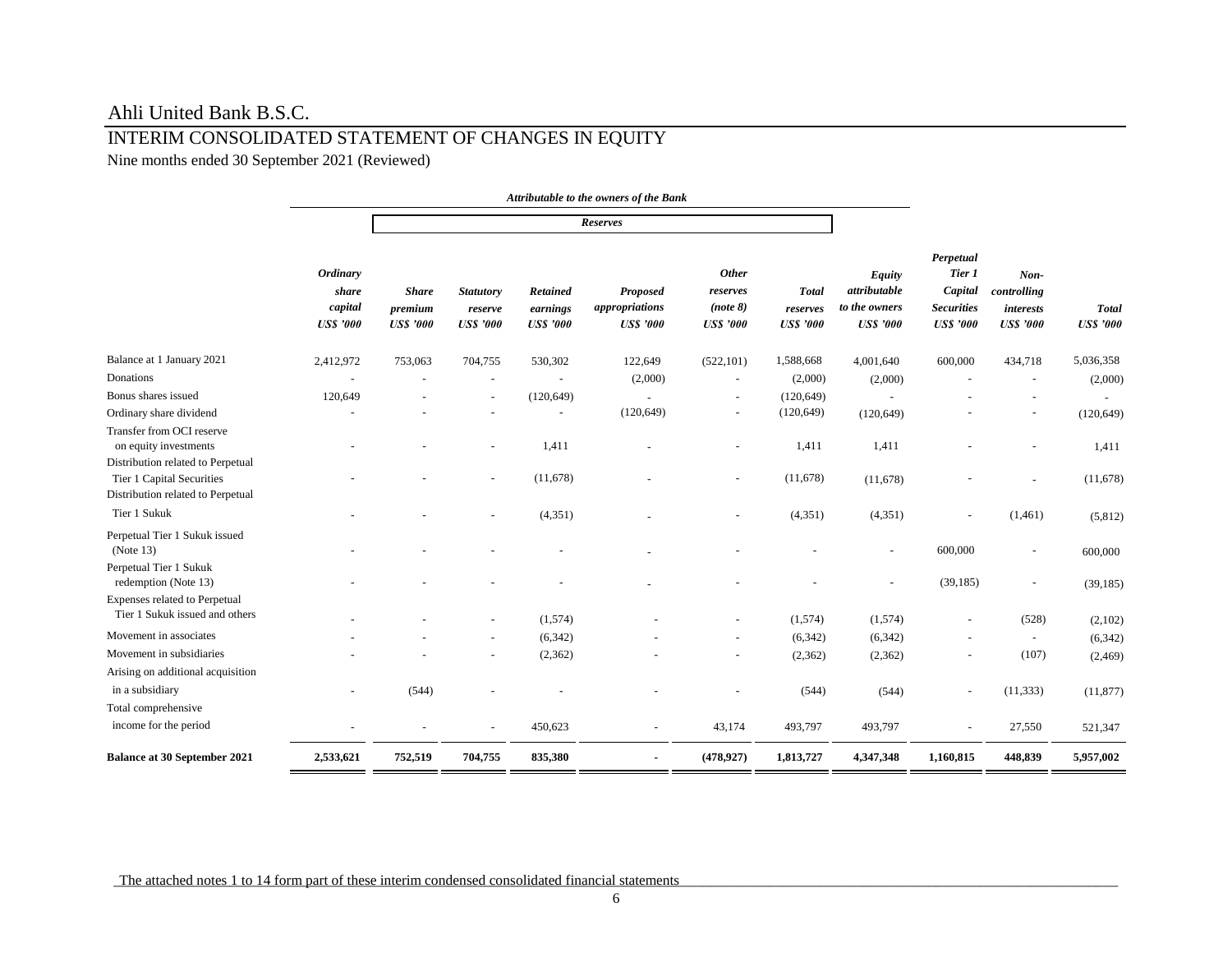## INTERIM CONSOLIDATED STATEMENT OF CHANGES IN EQUITY

Nine months ended 30 September 2021 (Reviewed)

|                                                                                                     |                                                  |                                             |                                          |                                          | Attributable to the owners of the Bank         |                                            |                                       |                                                             |                                                                         |                                                 |                           |
|-----------------------------------------------------------------------------------------------------|--------------------------------------------------|---------------------------------------------|------------------------------------------|------------------------------------------|------------------------------------------------|--------------------------------------------|---------------------------------------|-------------------------------------------------------------|-------------------------------------------------------------------------|-------------------------------------------------|---------------------------|
|                                                                                                     |                                                  |                                             |                                          |                                          | Reserves                                       |                                            |                                       |                                                             |                                                                         |                                                 |                           |
|                                                                                                     | Ordinary<br>share<br>capital<br><b>US\$ '000</b> | <b>Share</b><br>premium<br><b>US\$</b> '000 | Statutory<br>reserve<br><b>US\$</b> '000 | Retained<br>earnings<br><b>US\$</b> '000 | Proposed<br>appropriations<br><b>US\$</b> '000 | Other<br>reserves<br>(note 8)<br>US\$ '000 | Total<br>reserves<br><b>US\$ '000</b> | Equity<br>attributable<br>to the owners<br><b>US\$</b> '000 | Perpetual<br>Tier 1<br>Capital<br><b>Securities</b><br><b>US\$</b> '000 | $Non-$<br>controlling<br>interests<br>US\$ '000 | Total<br><b>US\$</b> '000 |
| Balance at 1 January 2020                                                                           | 2,193,611                                        | 766,230                                     | 659,531                                  | 611,207                                  | 439,722                                        | (404, 774)                                 | 2,071,916                             | 4,265,527                                                   | 600,000                                                                 | 496,002                                         | 5,361,529                 |
| Donations                                                                                           |                                                  |                                             |                                          |                                          | (1,000)                                        |                                            | (1,000)                               | (1,000)                                                     |                                                                         |                                                 | (1,000)                   |
| Bonus shares issued                                                                                 | 219,361                                          |                                             | ۰                                        | (219, 361)                               |                                                | $\blacksquare$                             | (219, 361)                            |                                                             |                                                                         |                                                 |                           |
| Ordinary share dividend                                                                             |                                                  |                                             | ۰                                        |                                          | (438, 722)                                     | $\overline{\phantom{a}}$                   | (438, 722)                            | (438, 722)                                                  |                                                                         | $\overline{\phantom{a}}$                        | (438, 722)                |
| Transfer from OCI reserve<br>on equity investments                                                  |                                                  |                                             | ÷,                                       | (1, 431)                                 |                                                | $\sim$                                     | (1, 431)                              | (1,431)                                                     | $\blacksquare$                                                          | (12)                                            | (1, 443)                  |
| Distribution related to Perpetual<br>Tier 1 Capital Securities<br>Distribution related to Perpetual |                                                  |                                             | ۰                                        | (13,750)                                 |                                                | $\blacksquare$                             | (13,750)                              | (13,750)                                                    |                                                                         | $\overline{\phantom{a}}$                        | (13,750)                  |
| Tier 1 Sukuk                                                                                        |                                                  |                                             | $\blacksquare$                           | (4,120)                                  |                                                | $\sim$                                     | (4,120)                               | (4,120)                                                     | $\overline{\phantom{a}}$                                                | (1,380)                                         | (5,500)                   |
| Net loss on loan contract<br>modification (note 2.5)                                                |                                                  |                                             | ۰                                        | (98, 449)                                |                                                |                                            | (98, 449)                             | (98, 449)                                                   | $\overline{\phantom{a}}$                                                | (9,405)                                         | (107, 854)                |
| Dividends of subsidiaries                                                                           |                                                  |                                             |                                          |                                          |                                                |                                            |                                       |                                                             | $\overline{\phantom{a}}$                                                | (26, 845)                                       | (26, 845)                 |
| Movement in associates                                                                              |                                                  |                                             |                                          | (4, 455)                                 |                                                |                                            | (4, 455)                              | (4, 455)                                                    |                                                                         |                                                 | (4, 455)                  |
| Movement in subsidiaries<br>Total comprehensive income                                              |                                                  | (21)                                        | ۰                                        | (2,909)                                  |                                                |                                            | (2,930)                               | (2,930)                                                     |                                                                         | (542)                                           | (3, 472)                  |
| (loss) for the period                                                                               |                                                  |                                             |                                          | 409,330                                  |                                                | (122, 276)                                 | 287,054                               | 287,054                                                     |                                                                         | 25,026                                          | 312,080                   |
| Balance at 30 September 2020                                                                        | 2,412,972                                        | 766,209                                     | 659,531                                  | 676,062                                  | $\blacksquare$                                 | (527,050)                                  | 1,574,752                             | 3,987,724                                                   | 600,000                                                                 | 482,844                                         | 5,070,568                 |

The attached notes 1 to 14 form part of these interim condensed consolidated financial statements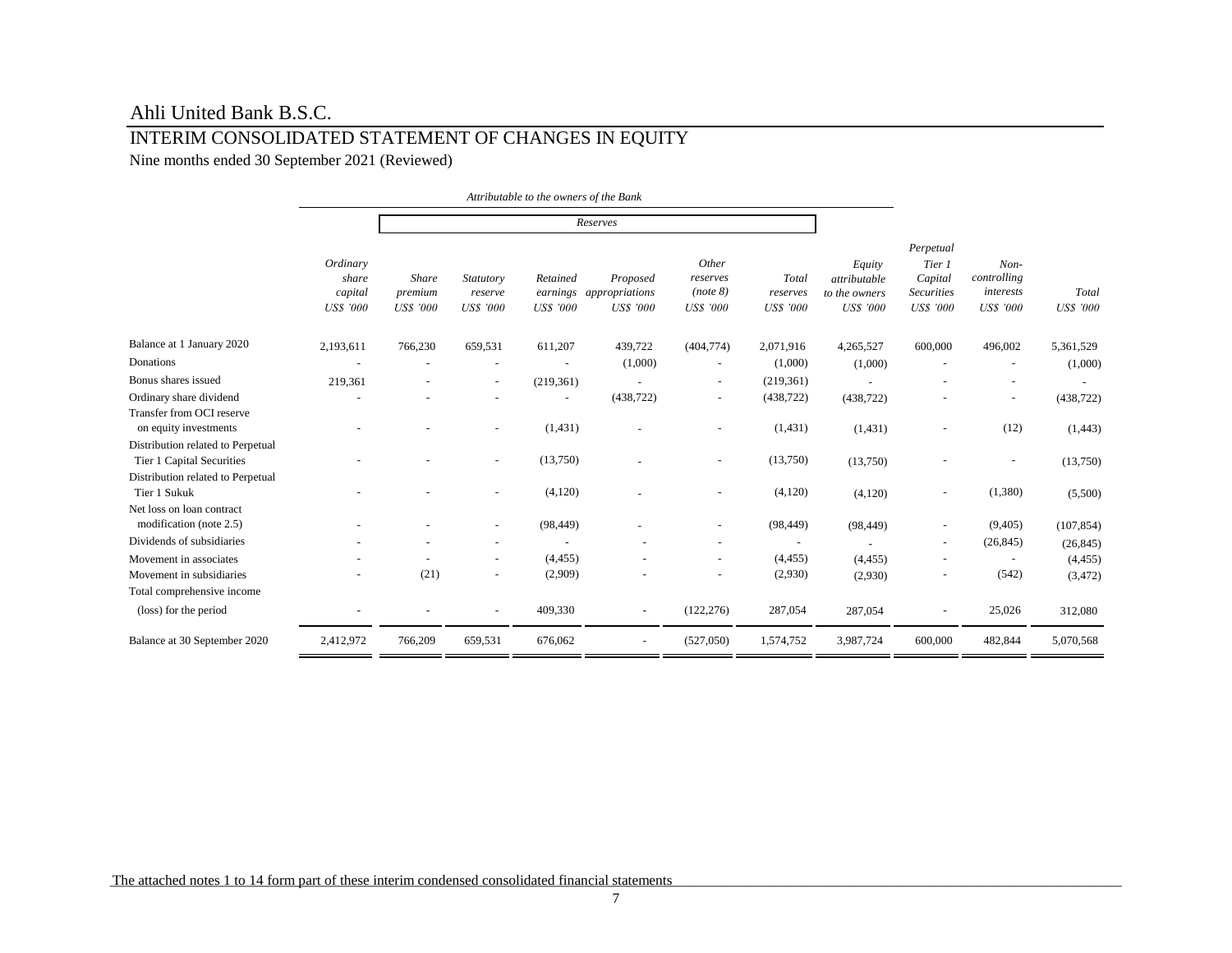## 30 September 2021 (Reviewed) NOTES TO THE INTERIM CONDENSED CONSOLIDATED FINANCIAL STATEMENTS

## **1 CORPORATE INFORMATION**

Ahli United Bank B.S.C. ("AUB" or "the Bank") was incorporated in the Kingdom of Bahrain on 31 May 2000 originally as a closed company and changed on 12 July 2000 to a public shareholding company by Amiri Decree number 16/2000. The Bank and its subsidiaries (collectively known as "the Group") are engaged in retail, commercial, Islamic and investment banking business, global fund management and private banking services through branches in the Kingdom of Bahrain, the State of Kuwait, the Arab Republic of Egypt, Republic of Iraq, the United Kingdom and an overseas branch in Dubai International Financial Centre (DIFC). It also operates through its associates in Libya and in the Sultanate of Oman. The Bank operates under a retail banking license issued by the Central Bank of Bahrain ("CBB"). The Bank also engages in life insurance business through its subsidiary, Al Hilal Life B.S.C. (c). The Bank's registered office is located at Building 2495, Road 2832, Al Seef District 428, Kingdom of Bahrain.

The interim condensed consolidated financial statements of the Group for the nine-month period ended 30 September 2021 were authorised for issue in accordance with a resolution of the Board of Directors dated 27 October 2021.

#### **2 ACCOUNTING POLICIES**

#### **2.1 Basis of preparation**

The interim condensed consolidated financial statements of the Group have been presented in condensed form in accordance with the guidance provided by International Accounting Standard 34 – 'Interim Financial Reporting', using International Financial Reporting Standards (IFRS) as modified by CBB framework. Hence, the framework used in the preparation of the interim condensed consolidated financial information of the Group is hereinafter referred to as 'IAS 34 as modified by CBB'.

The accounting policies used in the preparation of these interim condensed consolidated financial statements are consistent with those used in the preparation of the annual consolidated financial statements for the year ended 31 December 2020, except for the new standards and amendments as detailed in note 2.2 below.

The interim condensed consolidated financial statements of the Group for comparative period ended 30 September 2020 were prepared in accordance with applicable rules and regulations issued by the CBB on regulatory concessionary measures in response to COVID-19. These rules and regulations, in particular CBB circular OG/226/2020 dated 21 June 2020, required the adoption of all IFRS issued by the International Accounting Standards Board (IASB), except for:

- (a) recognition of modification losses on financial assets arising from payment holidays provided to customers impacted by COVID-19 without charging additional interest, in equity instead of profit or loss as required by IFRS 9 Financial Instruments. Any other modification gain or loss on financial assets are recognised in accordance with the requirements of IFRS 9 - Financial Instruments; and
- (b) recognition of financial assistance received from the government and/ or regulators in response to its COVID-19 support measures that meets the government grant requirement, in equity, instead of profit or loss. This will only be to the extent of any modification loss recorded in equity as a result of (a) above, and the balance amount to be recognized in profit or loss. Any other financial assistance is recognised in accordance with the requirements of IAS 20 - Accounting for Government Grants and Disclosure of Government Assistance.

The above framework formed the basis of preparation and presentation of the interim condensed consolidated financial statements of the Group and is hereinafter referred to as 'IFRS as modified by CBB'.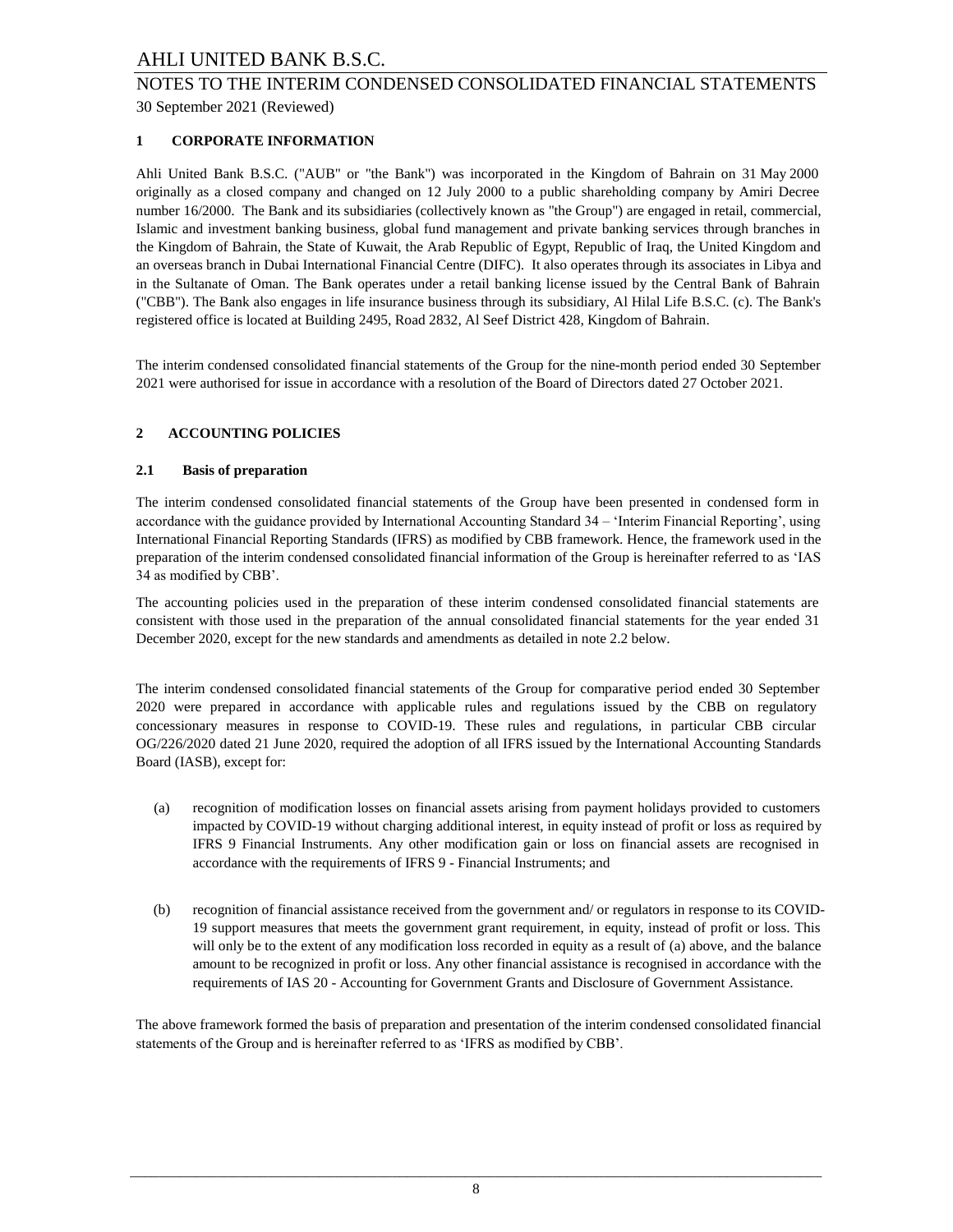## 30 September 2021 (Reviewed) NOTES TO THE INTERIM CONDENSED CONSOLIDATED FINANCIAL STATEMENTS

## **2 ACCOUNTING POLICIES (continued)**

#### **2.1 Basis of preparation (continued)**

The interim condensed consolidated financial statements of the Group do not contain all information and disclosures required for the annual audited consolidated financial statements, and should be read in conjunction with the Group's annual audited consolidated financial statements for the year ended 31 December 2020. Further, results for the interim periods are not necessarily indicative of the results that may be expected for the financial year ending 31 December 2021.

#### **2.2 New standards, interpretations and amendments effective for the period**

The accounting policies used in the preparation of these interim condensed consolidated financial statements are consistent with those used in the preparation of the annual consolidated financial statements for the year ended 31 December 2020, except for adoption of new standards effective as of 1 January 2021. The adoption of the below new standards and amendments did not result in changes to previously reported net profit or equity of the Group.

#### *- Interest Rate Benchmark Reform (Phase 2): Amendments to IFRS 9, IAS 39, IFRS 7, IFRS 4 and IFRS 16*

The amendments provide temporary reliefs which address the financial reporting effects when an interbank offered rate (IBOR) is replaced with an alternative nearly risk-free interest rate (RFR).

The amendments include the following practical expedients:

- A practical expedient to require contractual changes, or changes to cash flows that are directly required by the reform, to be treated as changes to a floating interest rate, equivalent to a movement in a market rate of interest.
- Permit changes required by IBOR reform to be made to hedge designations and hedge documentation without the hedging relationship being discontinued.
- Provide temporary relief to entities from having to meet the separately identifiable requirement when an RFR instrument is designated as a hedge of a risk component.

These amendments had no material impact on the interim condensed consolidated financial information of the Group.

The Group intends to use the practical expedients in future periods, if they become applicable.

Other amendments to IFRS which are effective for annual accounting period starting from 1 January 2021 did not have any material impact on the accounting policies, financial position or performance of the Group.

#### **2.3 New standard issued but not yet effective**

IFRS 17 Insurance Contracts is effective from 1 January 2023. The Group is currently evaluating the impact of this new standard. The Group intends to adopt this new standard on the effective date.

#### **2.4 Impact of COVID-19 outbreak**

COVID-19 pandemic has severely impacted various economies globally, causing disruption to business and economic activities and resulting in significant uncertainties in the operating environment. Global financial markets have also experienced enhanced levels of volatility. Governments and central banks have responded with monetary and fiscal interventions to stabilize economic conditions.

As a regulatory response to the impact arising from the developing coronavirus pandemic situation, the CBB has issued various relaxation measures from time-time to contain the financial repercussions of COVID-19. These mainly include, several deferral programs for eligible customers both with and without interest, reduced limits of Liquidity Coverage Ratio (LCR) and Net Stable Funding Ratio (NSFR) for all locally incorporated banks, cash reserve ratio for retail banks, cap on merchant fees, adjustments to cooling off period for transferring exposures from Stage 3 to Stage 2, relaxation concerning days past due for ECL staging criteria, and relaxation on Loan-to-value (LTV) ratio for residential mortgages.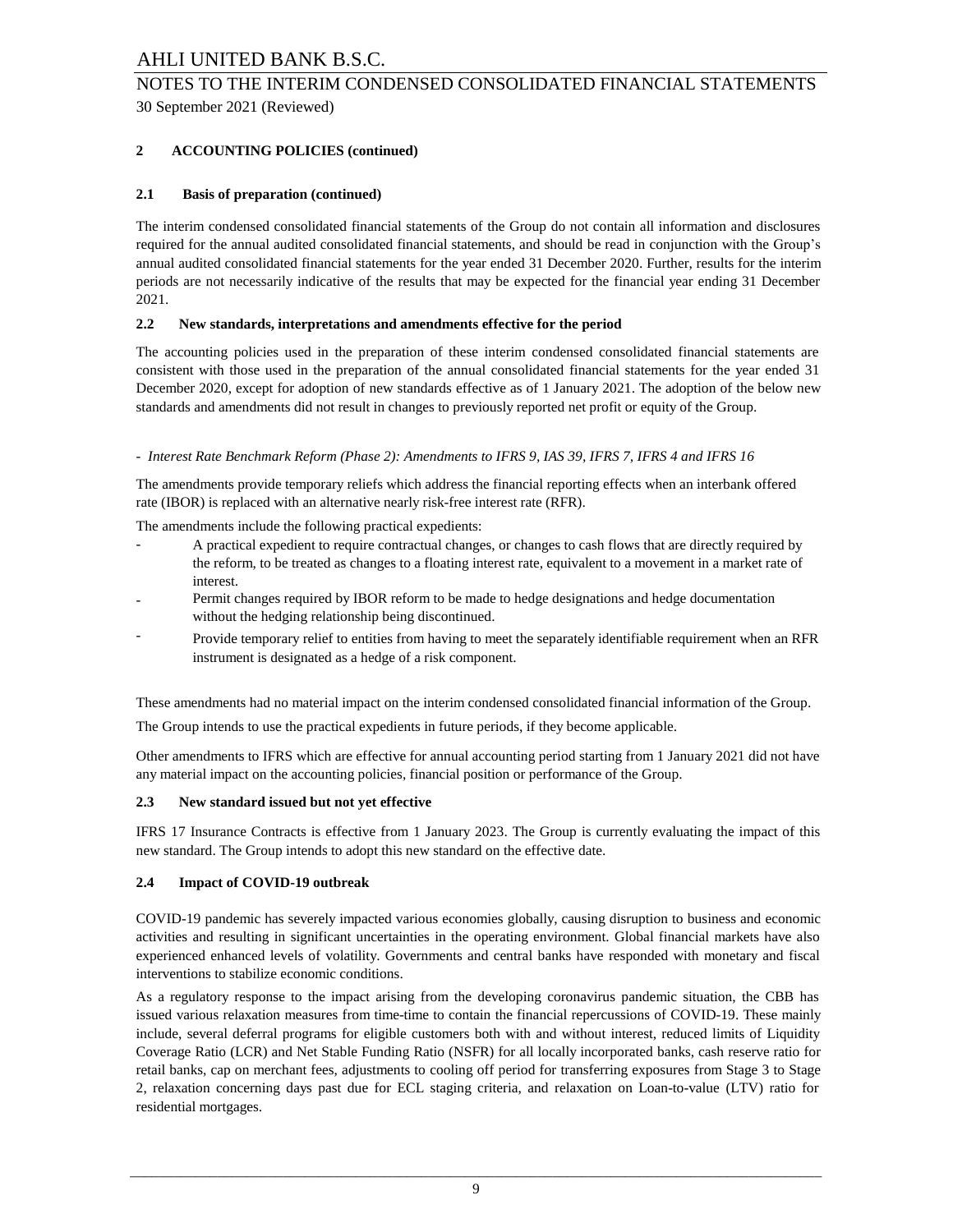## 30 September 2021 (Reviewed) NOTES TO THE INTERIM CONDENSED CONSOLIDATED FINANCIAL STATEMENTS

## **2 ACCOUNTING POLICIES (continued)**

#### **2.4 Impact of COVID-19 outbreak (continued)**

In preparing these interim condensed consolidated financial statements, significant judgments were made by the management in applying the Group's accounting policies. While the key performance metrics are subject to current economic volatility, these are considered to represent management's best assessment based on available or observable information.

The level of estimation uncertainty has increased as a result of the economic disruption and consequential impact of the COVID-19 pandemic.

The Group has updated inputs and assumptions used for the determination of ECL in response to uncertainties caused by COVID-19. Under IFRS 9, financial assets are required to be moved from Stage 1 to Stage 2 if and only if they have been the subject of a significant increase in credit risk (SICR) since origination. A SICR occurs when there has been a significant increase to the risk of a default. The Group continues to assess borrowers for other indicators of unlikeliness to pay, taking into consideration the underlying cause of any financial difficulty and whether it is likely to be temporary as a result of COVID-19 or non-temporary.

Considering that the situation is evolving, the Group has considered the impact of higher volatility in the forwardlooking macro-economic factors, when determining the severity and likelihood of economic scenarios for ECL determination. This volatility has been reflected through adjustments in the established regression relationships. Management overlays are applied to the model outputs if consistent with the objective of SICR and to address the current market conditions. Furthermore, the Group continues to closely monitor the potential repayment risk impact of COVID-19 on affected industry sectors.

#### **2.5 Accounting for modification loss**

Based on a regulatory directive issued by the CBB and the Central Bank of Kuwait (the "CBK") as concessionary measures to mitigate the impact of COVID-19, the one-off modification losses amounting to US\$ 114.4 million arising from the 6-month payment holidays provided to financing customers without charging additional interest was recognized directly in the equity for the nine-month period ended 30 September 2020. The modification loss was calculated as the difference between the net present value of the modified cash flows relating to financing exposures calculated using the original effective interest rate and the current carrying value of the financial assets on the date of modification.

Further, as per the regulatory directive financial assistance amounting to US\$ 6.5 million (representing specified reimbursement of a portion of staff costs and waiver of levies and utility charges) received from the government, in response to its COVID-19 support measures, has been recognized directly in equity under retained earnings for the nine-month period ended 30 September 2020.

The net impact of above two adjustments amounting to US\$ 98.5 million has been debited to retained earnings and US\$ 9.4 million adjusted in non-controlling interest for the nine-month period ended 30 September 2020.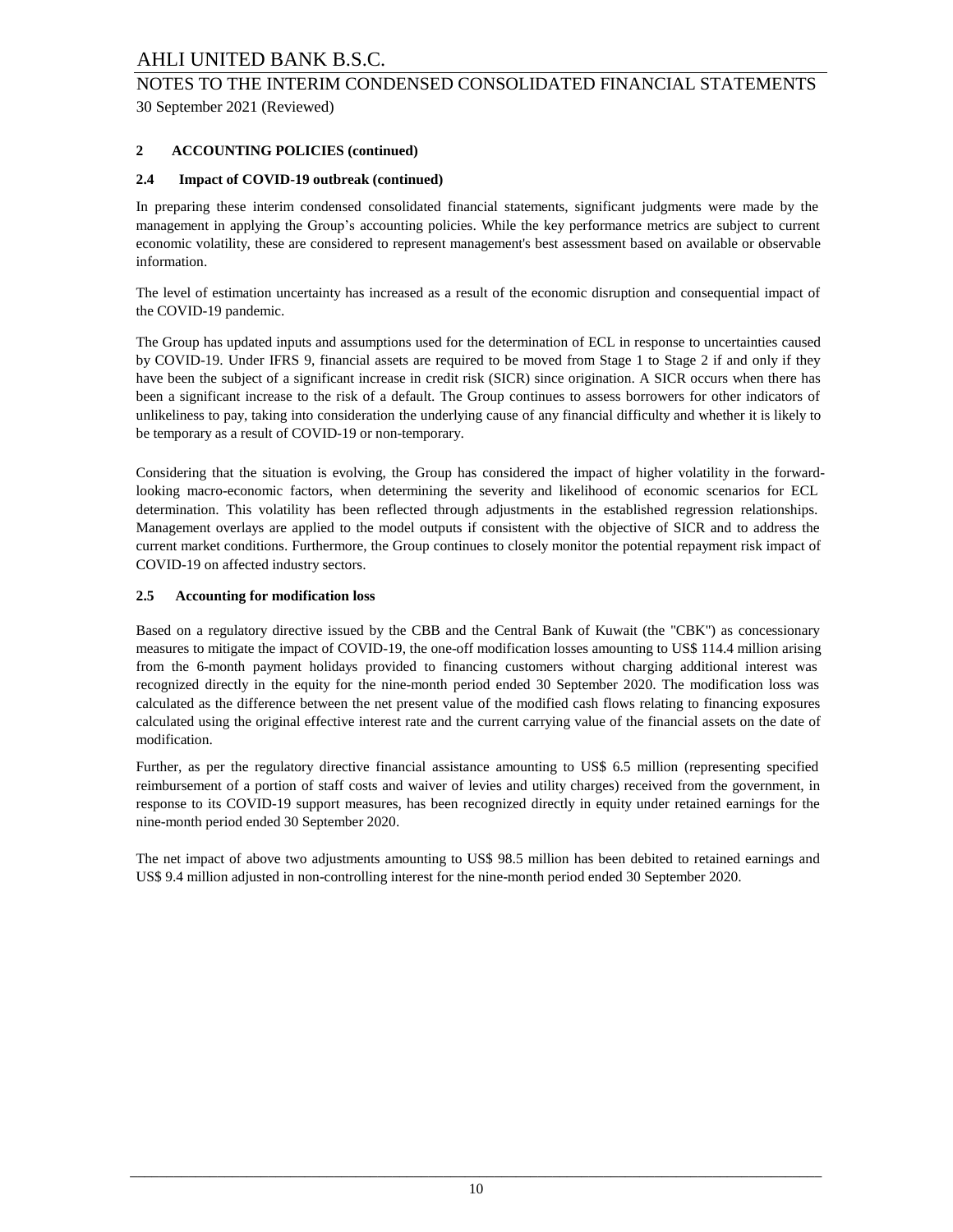## 30 September 2021 (Reviewed) NOTES TO THE INTERIM CONDENSED CONSOLIDATED FINANCIAL STATEMENTS

## **3 EARNINGS PER ORDINARY SHARE**

|                                                                                                                                                   | <b>Three months ended</b><br>30 September |                  | Nine months ended<br>30 September |                  |
|---------------------------------------------------------------------------------------------------------------------------------------------------|-------------------------------------------|------------------|-----------------------------------|------------------|
|                                                                                                                                                   | 2021                                      | 2020             | 2021                              | 2020             |
|                                                                                                                                                   | <b>US\$</b> '000                          | <b>US\$</b> '000 | <b>USS '000</b>                   | <b>US\$</b> '000 |
| For basic and diluted earnings per share computation                                                                                              |                                           |                  |                                   |                  |
| Net profit attributable to the owners of the Bank                                                                                                 | 152,066                                   | 115,891          | 450,623                           | 409,330          |
| Perpetual Tier 1 Capital Securities distribution                                                                                                  |                                           |                  | (11, 678)                         | (13,750)         |
| Perpetual Tier 1 Sukuk distribution                                                                                                               |                                           |                  | (4,351)                           | (4,120)          |
| Adjusted net profit for the period attributable to<br>Bank's ordinary equity shareholders for basic and<br>diluted earnings per share computation | 152,066                                   | 115,891          | 434,594                           | 391,460          |
| Weighted average ordinary shares outstanding<br>during the period adjusted for bonus shares (in                                                   |                                           |                  |                                   |                  |
| millions)                                                                                                                                         | 10,134                                    | 10,134           | 10,134                            | 10,134           |
| Basic and diluted earnings per ordinary share (US cents)                                                                                          | 1.5                                       | 1.1              | 4.3                               | 3.9              |
| Issued and fully paid ordinary shares of US\$ 0.25 each<br>(in millions)                                                                          |                                           |                  | 10,134.5                          | 9,651.9          |

#### **4 CONTINGENT LIABILITIES**

The Group had the following credit related contingent liabilities:

|                   |                  | (Audited)        |
|-------------------|------------------|------------------|
|                   | 30 September     | 31 December      |
|                   | 2021             | 2020             |
|                   | <b>US\$</b> '000 | <b>US\$</b> '000 |
| Guarantees        | 2,731,089        | 2,710,332        |
| Acceptances       | 371,785          | 244,546          |
| Letters of credit | 615,395          | 390,673          |
|                   | 3,718,269        | 3,345,551        |

#### **5 SEGMENT INFORMATION**

For management reporting purposes, the Group is organised into four major business segments:

- Retail banking
- Corporate banking
- Treasury and investments
- Private banking

Transactions between segments are conducted at estimated market rates. Interest is charged/credited to business segments based on a pool rate, which approximates the cost of funds.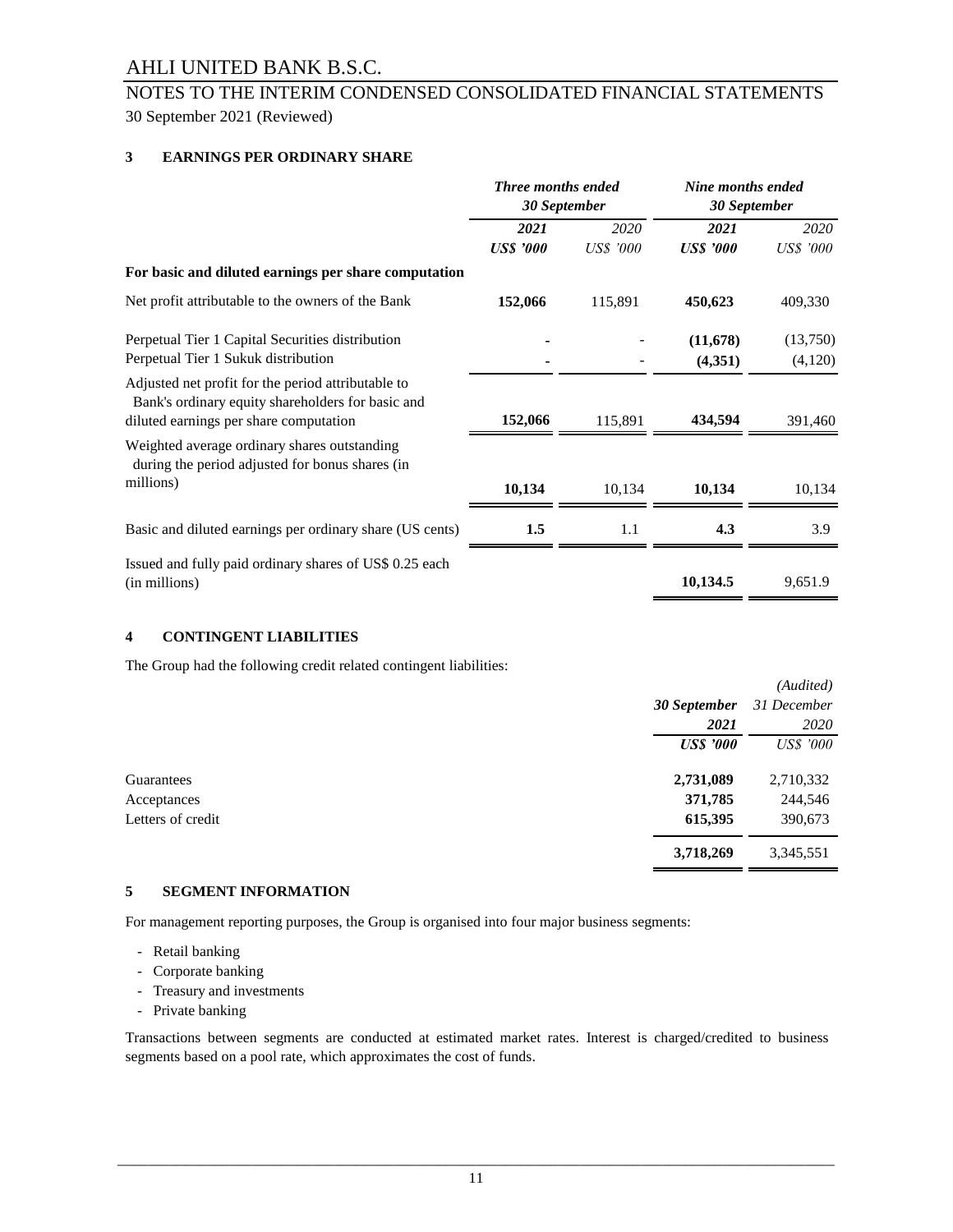# 30 September 2021 (Reviewed) NOTES TO THE INTERIM CONDENSED CONSOLIDATED FINANCIAL STATEMENTS

## **5 SEGMENT INFORMATION (continued)**

Segmental information for the period was as follows:

|                                                                 | Retail            | Corporate         | <b>Treasury</b> and | Private          |                   |
|-----------------------------------------------------------------|-------------------|-------------------|---------------------|------------------|-------------------|
|                                                                 | banking           | banking           | investments         | banking          | <b>Total</b>      |
|                                                                 | <b>US\$</b> '000  | <b>US\$</b> '000  | <b>US\$</b> '000    | <b>US\$</b> '000 | <b>US\$</b> '000  |
| Nine months ended 30 September 2021:                            |                   |                   |                     |                  |                   |
| Net interest income<br>Fees and commissions - net               | 140,609<br>18,981 | 246,652<br>47,957 | 217,288<br>1,497    | 39,655<br>10,741 | 644,204<br>79,176 |
| Trading, investment income and others                           | 3,105             | 9,329             | 90,267              | 106              | 102,807           |
| <b>OPERATING INCOME</b>                                         | 162,695           | 303,938           | 309,052             | 50,502           | 826,187           |
| Provision (recoveries) for credit losses<br>and others          | 4,578             | 77,971            | (2,749)             | 125              | 79,925            |
| <b>NET OPERATING INCOME</b>                                     | 158,117           | 225,967           | 311,801             | 50,377           | 746,262           |
| Operating expenses                                              | 90,700            | 61,584            | 63,149              | 24,434           | 239,867           |
| PROFIT BEFORE TAX AND ZAKAT                                     | 67,417            | 164,383           | 248,652             | 25,943           | 506,395           |
| Tax expense and zakat                                           |                   |                   |                     |                  | 30,108            |
| <b>NET PROFIT FOR THE PERIOD</b>                                |                   |                   |                     |                  | 476,287           |
| Less: Attributable to the non-controlling interests             |                   |                   |                     |                  | 25,664            |
| <b>NET PROFIT ATTRIBUTABLE</b><br>TO THE OWNERS OF THE BANK     |                   |                   |                     |                  | 450,623           |
| Inter segment interest included<br>in net interest income above | 157,454           | (150, 239)        | (27, 493)           | 20,278           |                   |
|                                                                 |                   |                   |                     |                  |                   |
|                                                                 | Retail            | Corporate         | Treasury and        | Private          |                   |
|                                                                 |                   |                   |                     |                  |                   |
|                                                                 | banking           | banking           | investments         | banking          | Total             |
|                                                                 | <b>US\$</b> '000  | <b>US\$</b> '000  | <b>US\$</b> '000    | <b>US\$</b> '000 | US\$ '000         |
| Nine months ended 30 September 2020:                            |                   |                   |                     |                  |                   |
| Net interest income                                             | 158,262           | 239,630           | 161,783             | 40,236           | 599,911           |
| Fees and commissions - net                                      | 20,100            | 43,439            | 2,385               | 10,698           | 76,622            |
| Trading, investment income and others                           | 2,238             | 11,344            | 132,726             | 124              | 146,432           |
| OPERATING INCOME                                                | 180,600           | 294,413           | 296,894             | 51,058           | 822,965           |
| Provision for credit losses                                     |                   |                   |                     |                  |                   |
| and others                                                      | 16,915            | 90,404            | 6,326               | 3,941            | 117,586           |
| NET OPERATING INCOME                                            | 163,685           | 204,009           | 290,568             | 47,117           | 705,379           |
| Operating expenses                                              | 85,415            | 62,380            | 64,630              | 23,267           | 235,692           |
| PROFIT BEFORE TAX AND ZAKAT                                     | 78,270            | 141,629           | 225,938             | 23,850           | 469,687           |
| Tax expense and zakat                                           |                   |                   |                     |                  | 30,934            |
| NET PROFIT FOR THE PERIOD                                       |                   |                   |                     |                  | 438,753           |
| Less: Attributable to the non-controlling interests             |                   |                   |                     |                  | 29,423            |
| NET PROFIT ATTRIBUTABLE<br>TO THE OWNERS OF THE BANK            |                   |                   |                     |                  | 409,330           |
| Inter segment interest included<br>in net interest income above | 175,897           | (229, 639)        | 30,669              | 23,073           |                   |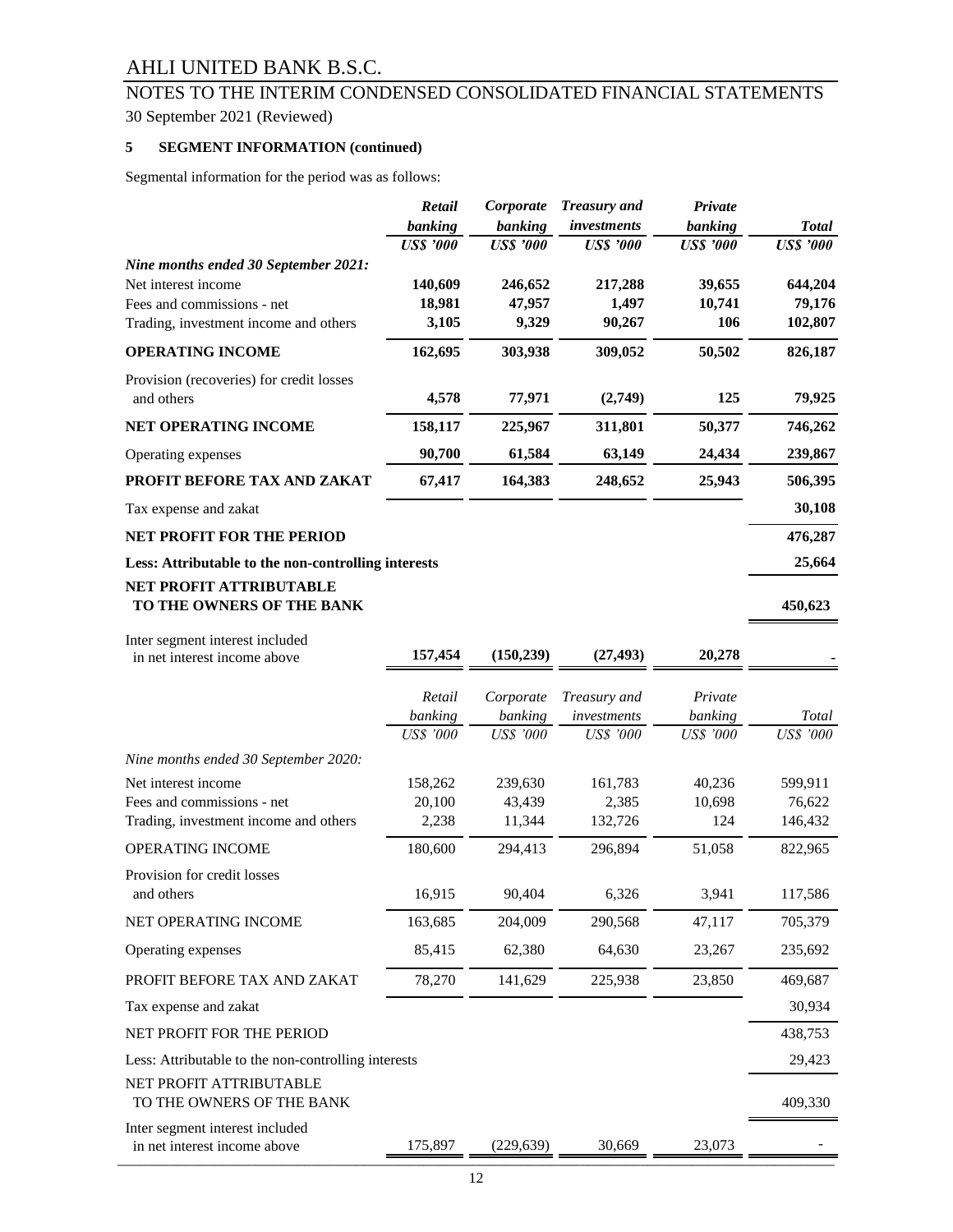## 30 September 2021 (Reviewed) NOTES TO THE INTERIM CONDENSED CONSOLIDATED FINANCIAL

## **6 LOANS AND ADVANCES**

#### **a) Credit quality of loans and advances**

|                      |                  | 30 September 2021          |                  |                  |
|----------------------|------------------|----------------------------|------------------|------------------|
|                      | Stage 1          | Stage 2                    | Stage 3          | <b>Total</b>     |
|                      | <b>US\$</b> '000 | <b>US\$</b> '000           | <b>US\$</b> '000 | <b>US\$</b> '000 |
| High standard grade  | 12,758,803       | 887,473                    |                  | 13,646,276       |
| Standard grade       | 5,974,256        | 2,666,418                  |                  | 8,640,674        |
| Credit impaired      |                  |                            | 560,931          | 560,931          |
|                      | 18,733,059       | 3,553,891                  | 560,931          | 22,847,881       |
| Less: ECL allowances | (161, 933)       | (394, 893)                 | (461, 163)       | (1,017,989)      |
|                      | 18,571,126       | 3,158,998                  | 99,768           | 21,829,892       |
|                      |                  | 31 December 2020 (Audited) |                  |                  |
|                      | Stage 1          | Stage 2                    | Stage 3          | Total            |
|                      | <b>US\$</b> '000 | <b>US\$</b> '000           | <b>US\$</b> '000 | <b>US\$</b> '000 |
| High standard grade  | 12,250,904       | 839,791                    |                  | 13,090,695       |
| Standard grade       | 5,669,036        | 2,396,008                  |                  | 8,065,044        |
| Credit impaired      |                  |                            | 558,863          | 558,863          |
|                      | 17,919,940       | 3,235,799                  | 558,863          | 21,714,602       |
| Less: ECL allowances | (138,970)        | (375, 961)                 | (479, 793)       | (994, 724)       |

#### **b) Reconciliation of ECL allowances**

|                                     |                  | 2021             |                 |                  |
|-------------------------------------|------------------|------------------|-----------------|------------------|
|                                     | Stage 1          | Stage 2          | Stage 3         | <b>Total</b>     |
|                                     | <b>US\$</b> '000 | <b>US\$</b> '000 | <b>USS</b> '000 | <b>US\$</b> '000 |
| At 1 January 2021                   | 138,970          | 375,961          | 479,793         | 994.724          |
| Transfer from Stage 1               | (5,339)          | 2,860            | 2,479           |                  |
| Transfer from Stage 2               | 2,913            | (8,698)          | 5,785           |                  |
| Transfer from Stage 3               |                  | 17,461           | (17, 461)       | ۰                |
| Net remeasurement of ECL            |                  |                  |                 |                  |
| allowances (note 6c)                | 25,187           | 6,818            | 53,373          | 85,378           |
| Amounts written-off                 |                  |                  | (63,608)        | (63,608)         |
| Exchange rate and other adjustments | 202              | 491              | 802             | 1,495            |
| At 30 September 2021                | 161,933          | 394,893          | 461,163         | 1,017,989        |

17,780,970 2,859,838 79,070 20,719,878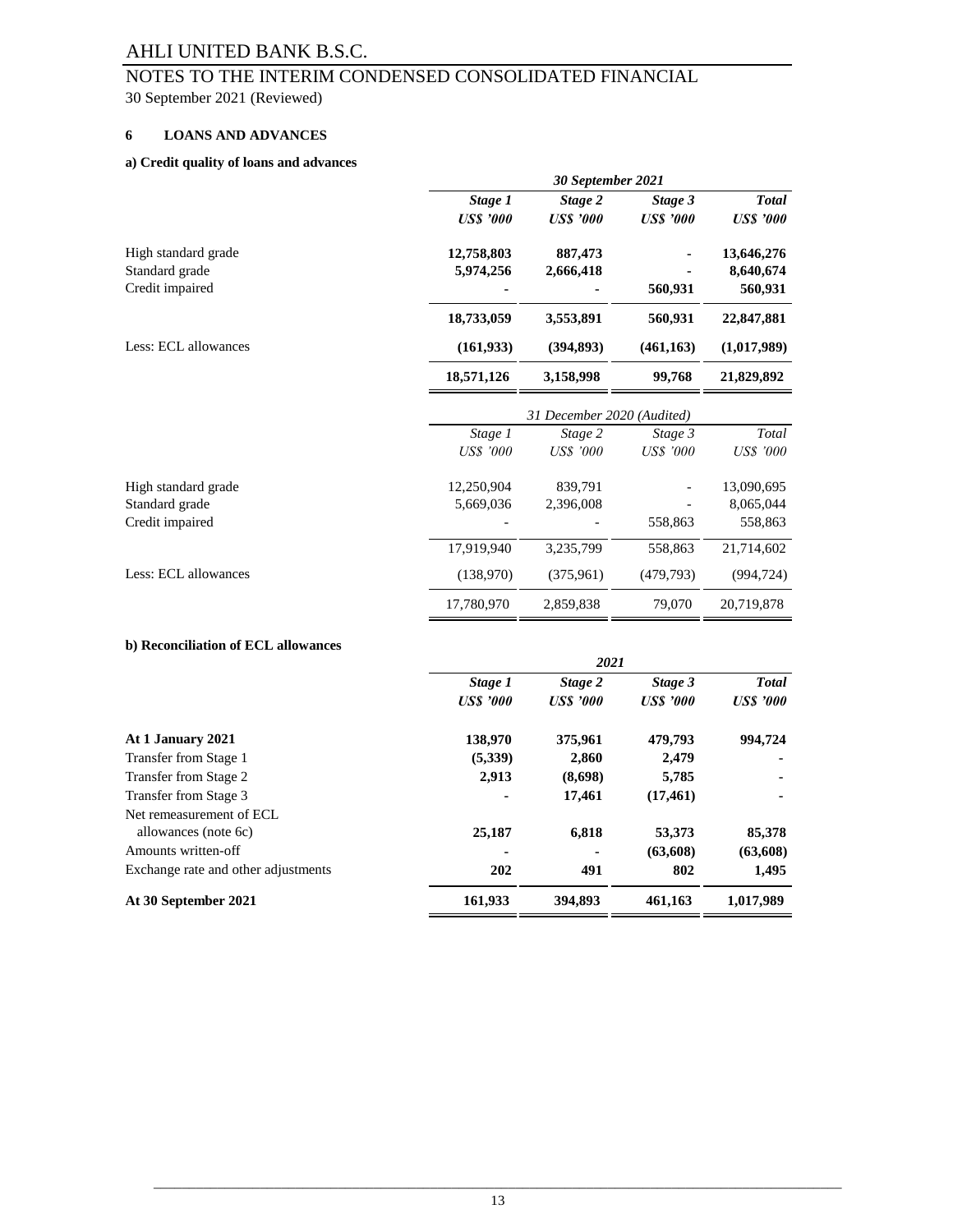# NOTES TO THE INTERIM CONDENSED CONSOLIDATED FINANCIAL

30 September 2021 (Reviewed)

#### **6 LOANS AND ADVANCES (continued)**

#### **b) Reconciliation of ECL allowances (continued)**

|                                     |                  | 2020      |           |                  |  |
|-------------------------------------|------------------|-----------|-----------|------------------|--|
|                                     | Stage 1          | Stage 2   | Stage 3   | Total            |  |
|                                     | <b>US\$</b> '000 | US\$ '000 | US\$ '000 | <i>US\$ '000</i> |  |
| At 1 January 2020                   | 100,805          | 312,454   | 356,505   | 769,764          |  |
| Transfer from Stage 1               | (3,569)          | 2,102     | 1,467     |                  |  |
| Transfer from Stage 2               | 4,008            | (29, 801) | 25,793    |                  |  |
| Net remeasurement of ECL            |                  |           |           |                  |  |
| allowances (note 6c)                | 48,189           | 23,863    | 39,986    | 112,038          |  |
| Amounts written-off                 |                  |           | (5,520)   | (5,520)          |  |
| Exchange rate and other adjustments | 85               | (1,247)   | (737)     | (1,899)          |  |
| At 30 September 2020                | 149,518          | 307.371   | 417.494   | 874.383          |  |

#### **c) Provision for credit losses and others**

|                                                                    | Nine months ended<br>30 September |                  |
|--------------------------------------------------------------------|-----------------------------------|------------------|
|                                                                    | 2021                              | 2020             |
|                                                                    | <b>US\$</b> '000                  | <i>US\$ '000</i> |
| Net remeasurement of ECL on loans and advances (note 6 b)          | 85,378                            | 112,038          |
| Recoveries from loans and advances during the period               |                                   |                  |
| (from fully provided loans written-off in previous years)          | (7,319)                           | (10,503)         |
| Net remeasurement of ECL for non-trading investments (note 7 b)    | (2,749)                           | 6,326            |
| Net remeasurement of ECL on off-balance sheet exposures and others | 11,291                            | 445              |
| Net other provision charges                                        | (6,676)                           | 9,280            |
|                                                                    | 79,925                            | 117.586          |

#### **7 NON-TRADING INVESTMENTS**

#### **a) Credit quality of non-trading investments**

|                                  | 30 September 2021           |                             |                             |                                  |
|----------------------------------|-----------------------------|-----------------------------|-----------------------------|----------------------------------|
|                                  | Stage 1<br><b>US\$</b> '000 | Stage 2<br><b>US\$</b> '000 | Stage 3<br><b>US\$</b> '000 | <b>Total</b><br><b>US\$</b> '000 |
| High standard grade              | 5,869,629                   | 5,064                       |                             | 5,874,693                        |
| Standard grade                   | 3,757,105                   | 86,507                      |                             | 3,843,612                        |
|                                  | 9,626,734                   | 91,571                      |                             | 9,718,305                        |
| Less: ECL allowances             | (20, 500)                   | (3,496)                     |                             | (23,996)                         |
|                                  | 9,606,234                   | 88,075                      |                             | 9,694,309                        |
| Equity instruments at fair value |                             |                             |                             | 123,149                          |
|                                  |                             |                             |                             | 9,817,458                        |
|                                  |                             | 31 December 2020 (Audited)  |                             |                                  |
|                                  | Stage 1                     | Stage 2                     | Stage 3                     | Total                            |
|                                  | US\$ '000                   | <b>US\$</b> '000            | US\$ '000                   | <b>US\$</b> '000                 |
| High standard grade              | 6,508,714                   |                             |                             | 6,508,714                        |
| Standard grade                   | 2,904,951                   | 95,060                      |                             | 3,000,011                        |
|                                  | 9,413,665                   | 95,060                      |                             | 9,508,725                        |
| Less: ECL allowances             | (21, 171)                   | (5,771)                     |                             | (26, 942)                        |
|                                  | 9,392,494                   | 89,289                      |                             | 9,481,783                        |
| Equity instruments at fair value |                             |                             |                             | 126,526                          |
|                                  |                             |                             |                             | 9,608,309                        |

Equity instruments held at fair value include investments amounted to US\$ 3.3 million as at 30 September 2021 (31 December 2020: US\$ 6.5 million) which are designated as FVTPL. Loss from FVTPL equity investments for the period amounted to US\$ 1.7 million (30 September 2020: Gain of US\$ 29.1 million).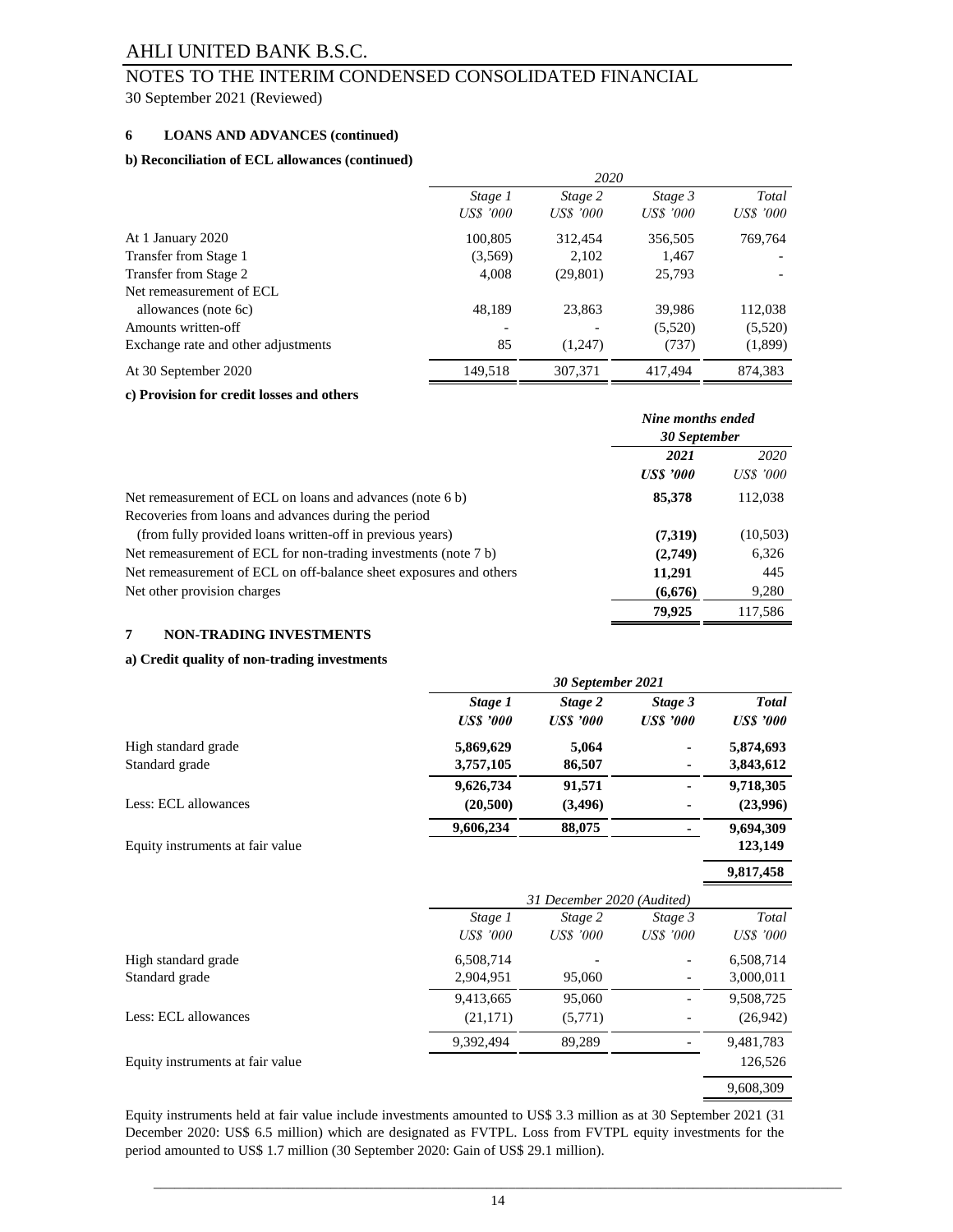## 30 September 2021 (Reviewed) NOTES TO THE INTERIM CONDENSED CONSOLIDATED FINANCIAL

#### **7 NON-TRADING INVESTMENTS (continued)**

#### **b) Reconciliation of ECL allowances**

| reconcinution of ECE unowances      |                  | 2021             |                  |                  |
|-------------------------------------|------------------|------------------|------------------|------------------|
|                                     | Stage 1          | Stage 2          | Stage 3          | <b>Total</b>     |
|                                     | <b>US\$</b> '000 | <b>US\$</b> '000 | <b>US\$</b> '000 | <b>US\$</b> '000 |
| At 1 January 2021                   | 21,171           | 5,771            |                  | 26,942           |
| Net remeasurement of ECL            |                  |                  |                  |                  |
| allowances (note 6c)                | (385)            | (2,364)          |                  | (2,749)          |
| Exchange rate and other adjustments | (286)            | 89               |                  | (197)            |
| At 30 September 2021                | 20,500           | 3,496            |                  | 23,996           |
|                                     |                  | 2020             |                  |                  |
|                                     | Stage 1          | Stage 2          | Stage 3          | Total            |
|                                     | <b>US\$</b> '000 | <b>US\$</b> '000 | <b>US\$</b> '000 | <b>US\$</b> '000 |
| At 1 January 2020                   | 9,407            | 1,733            |                  | 11,140           |
| Transfer from Stage 2               | 89               | (89)             |                  |                  |
| Net remeasurement of ECL            |                  |                  |                  |                  |
| allowances (note 6c)                | 5,845            | 481              |                  | 6,326            |
| Exchange rate and other adjustments | 15               | 69               |                  | 84               |
| At 30 September 2020                | 15,356           | 2,194            |                  | 17,550           |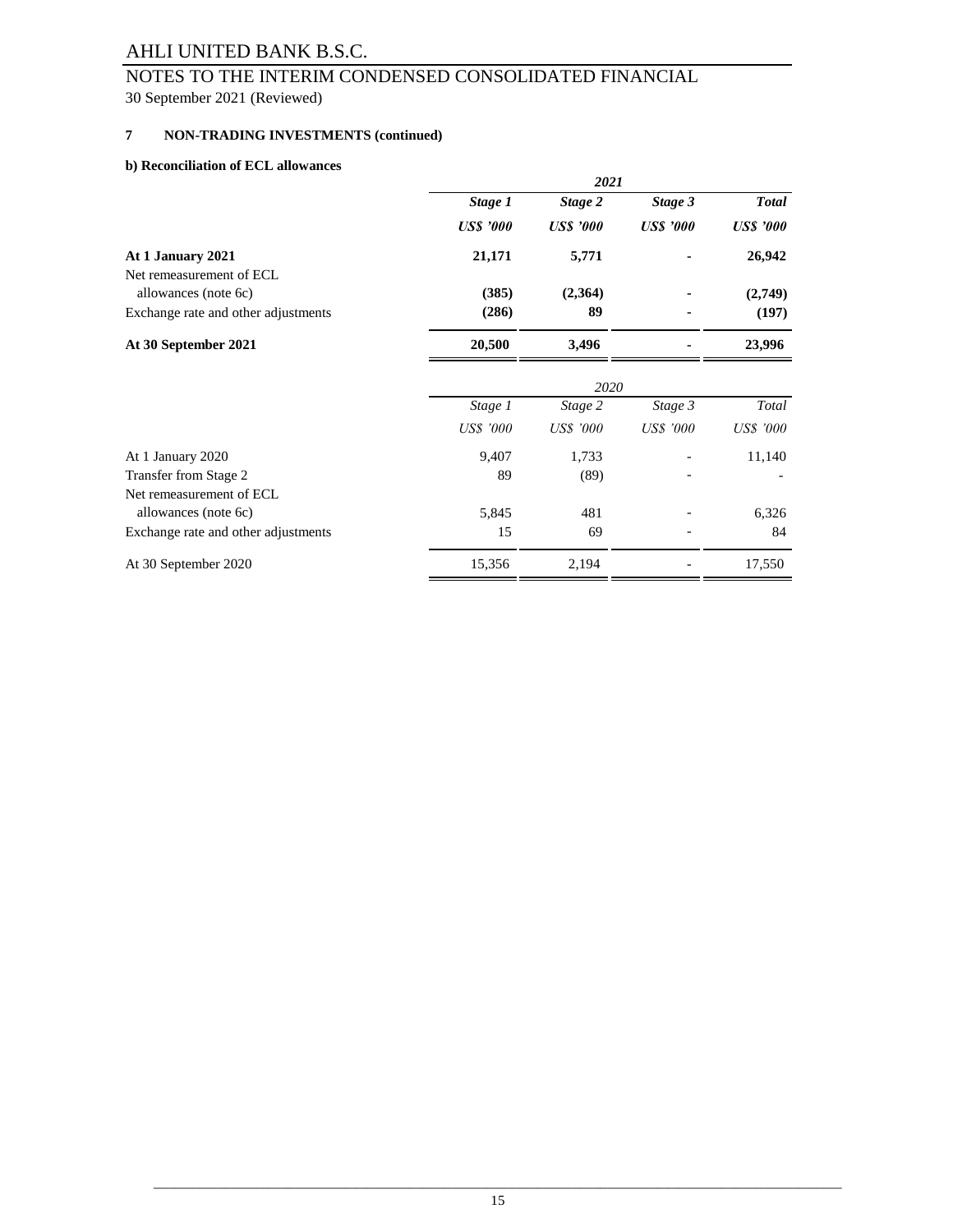## 30 September 2021 (Reviewed) NOTES TO THE INTERIM CONDENSED CONSOLIDATED FINANCIAL STATEMENTS

## **8 MOVEMENT IN OTHER RESERVES**

|                                                         |                  |                  | Foreign          |                  | Cumulative changes in |                  |                  |
|---------------------------------------------------------|------------------|------------------|------------------|------------------|-----------------------|------------------|------------------|
|                                                         |                  | <b>Property</b>  | exchange         |                  | Cash flow             | <b>Pension</b>   | <b>Total</b>     |
|                                                         | Capital          | revaluation      | translation      | <i>OCI</i>       | hedge                 | fund             | <i>other</i>     |
|                                                         | reserve          | reserve          | reserve          | reserve          | reserve               | reserve          | reserves         |
|                                                         | <b>US\$</b> '000 | <b>US\$</b> '000 | <b>US\$</b> '000 | <b>US\$</b> '000 | <b>US\$</b> '000      | <b>US\$</b> '000 | <b>US\$</b> '000 |
| Balance at 1 January 2021                               | 17,240           | 36,309           | (473, 924)       | (2,548)          | (53, 739)             | (45, 439)        | (522, 101)       |
| Currency translation                                    |                  |                  |                  |                  |                       |                  |                  |
| adjustments                                             |                  | 6                | 4,186            |                  | ۰                     |                  | 4,192            |
| Transfers to interim<br>consolidated statement          |                  |                  |                  |                  |                       |                  |                  |
| of income                                               |                  |                  |                  | (5,618)          | 72                    |                  | (5,546)          |
| Net fair value movements                                | ۰                | ٠                | $\blacksquare$   | 20,034           | 12,092                | 13,813           | 45,939           |
| Transfers to retained earnings<br>on equity investments |                  |                  |                  | (1,411)          | $\blacksquare$        |                  | (1, 411)         |
| <b>Balance at 30 September 2021</b>                     | 17,240           | 36,315           | (469, 738)       | 10,457           | (41, 575)             | (31,626)         | (478, 927)       |

|                                                         |           |                         | Foreign                 |                  | Cumulative changes in |                  |                  |
|---------------------------------------------------------|-----------|-------------------------|-------------------------|------------------|-----------------------|------------------|------------------|
|                                                         | Capital   | Property<br>revaluation | exchange<br>translation | <i>OCI</i>       | Cash flow<br>hedge    | Pension<br>fund  | Total<br>other   |
|                                                         | reserve   | reserve                 | reserve                 | reserve          | reserve               | reserve          | reserves         |
|                                                         | US\$ '000 | <b>US\$</b> '000        | <b>US\$</b> '000        | <b>US\$</b> '000 | <b>US\$</b> '000      | <b>US\$</b> '000 | <i>US\$ '000</i> |
| Balance at 1 January 2020                               | 17,240    | 35,395                  | (402, 456)              | 21,331           | (37, 137)             | (39, 147)        | (404, 774)       |
| Currency translation<br>adjustments                     |           | (3)                     | (51,669)                |                  |                       |                  | (51, 672)        |
| Transfers to interim<br>consolidated statement          |           |                         |                         |                  |                       |                  |                  |
| of income                                               |           |                         |                         | (3,248)          | (99)                  |                  | (3,347)          |
| Net fair value movements                                |           |                         |                         | (38, 530)        | (25,013)              | (5, 145)         | (68, 688)        |
| Transfers to retained earnings<br>on equity investments |           |                         |                         | 1,431            |                       |                  | 1,431            |
| Balance at 30 September 2020                            | 17,240    | 35,392                  | (454, 125)              | (19,016)         | (62, 249)             | (44,292)         | (527,050)        |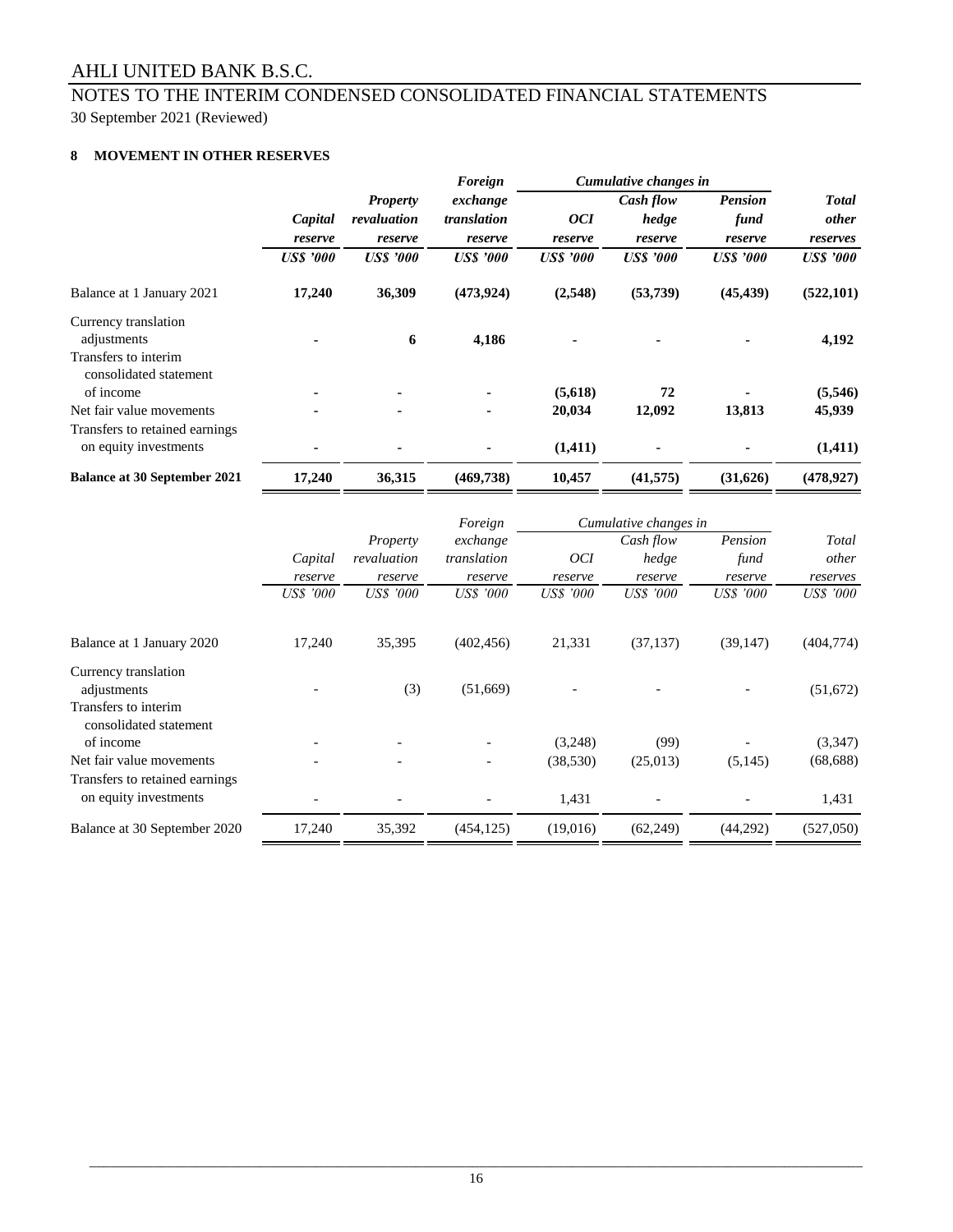# NOTES TO THE INTERIM CONDENSED CONSOLIDATED FINANCIAL STATEMENTS

30 September 2021 (Reviewed)

## **9 FAIR VALUE MEASUREMENT**

The fair value of financial assets and financial liabilities, with the exception of non-trading investments that are carried at amortised cost, approximate their carrying values. The fair value of the non-trading investments held at amortised cost was US\$ 7,893.5 million as at 30 September 2021 (31 December 2020: US\$ 8,209.5 million). Carrying value of these non-trading investments was US\$ 7,755.4 million as at 30 September 2021 (31 December 2020: US\$ 8,198.3 million).

The Group's primary medium and long-term financial liabilities are the term debts, Sukuk payable and subordinated liabilities. The fair values of these financial liabilities are not materially different from their carrying values, since these liabilities are repriced at intervals of three or six months, depending on the terms and conditions of the instrument and the resultant applicable margins approximate the current spreads that would apply for borrowings with similar maturities.

The Group uses the following hierarchy for determining and disclosing the fair value of financial instruments by valuation technique:

Level 1 : Quoted (unadjusted) prices in active markets for identical assets or liabilities;

Level 2 : Other techniques for which all inputs which have a significant effect on the recorded fair value are observable, either directly or indirectly; and

Level 3 : Techniques which use inputs which have a significant effect on the recorded fair value that are not based on observable market data.

|                                  | 30 September 2021 |                            |                          |                  |
|----------------------------------|-------------------|----------------------------|--------------------------|------------------|
|                                  | Level 1           | Level 2                    | Level 3                  | <b>Total</b>     |
|                                  | <b>US\$</b> '000  | <b>US\$</b> '000           | <b>US\$</b> '000         | <b>US\$</b> '000 |
| Equity instruments at fair value | 76                | 84,166                     | 38,907                   | 123,149          |
| Debt instruments (FVTOCI)        | 1,818,925         | 120,008                    |                          | 1,938,933        |
| Derivative assets                |                   | 127,957                    | ٠                        | 127,957          |
| Derivative liabilities           |                   | 530,641                    |                          | 530,641          |
|                                  |                   | 31 December 2020 (Audited) |                          |                  |
|                                  | Level 1           | Level 2                    | Level 3                  | Total            |
|                                  | <b>US\$</b> '000  | <b>US\$</b> '000           | <b>US\$</b> '000         | <b>US\$</b> '000 |
| Equity instruments at fair value | 176               | 87,911                     | 38,439                   | 126,526          |
| Debt instruments (FVTOCI)        | 1,181,645         | 101,817                    | $\overline{\phantom{a}}$ | 1,283,462        |
| Derivative assets                |                   | 166,662                    |                          | 166,662          |
| Derivative liabilities           |                   | 1,014,416                  |                          | 1,014,416        |

During the nine months ended 30 September 2021 and 2020, there have been no transfers between Level 1, 2, 3 and no significant movements were noted in Level 3 investments.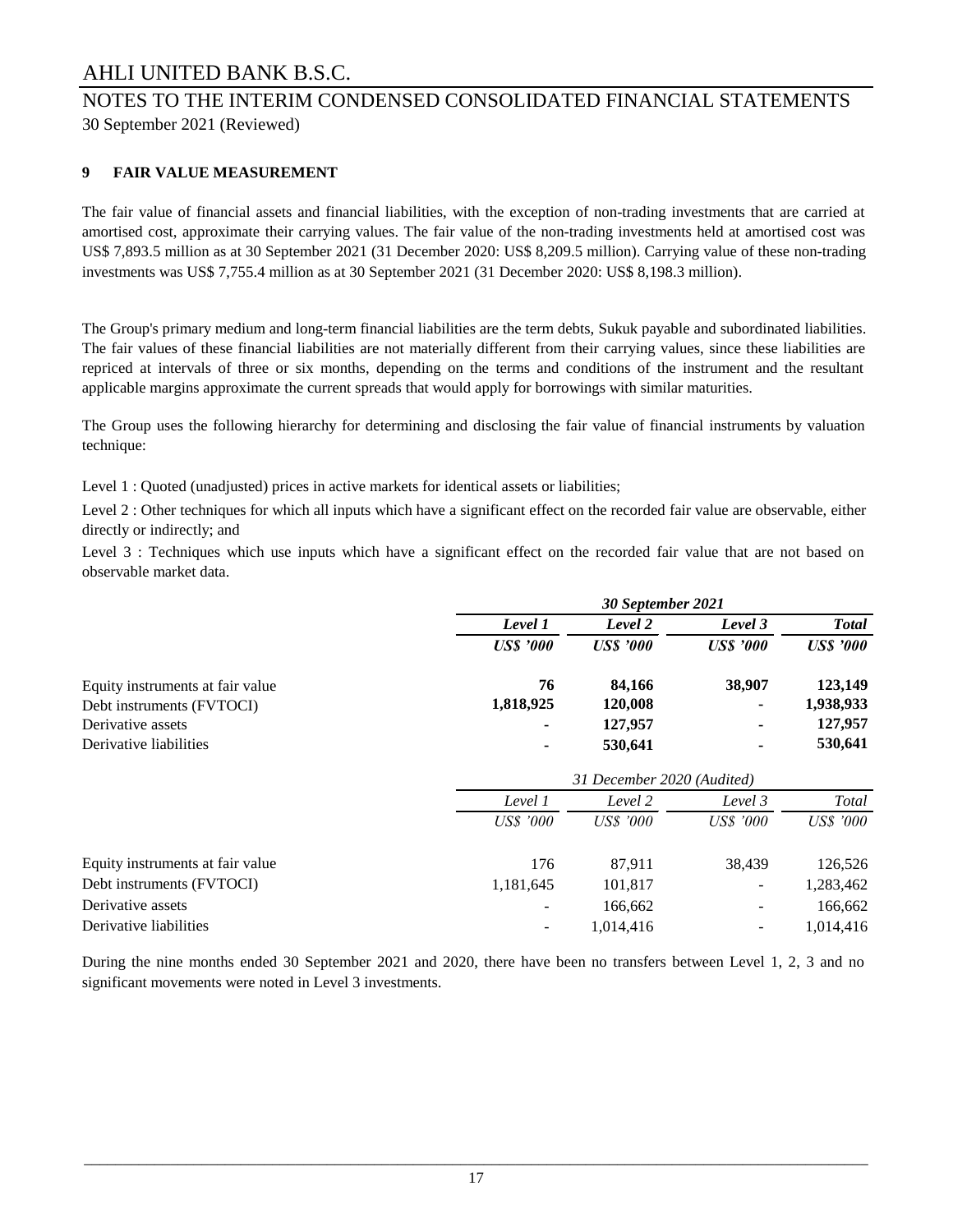## 30 September 2021 (Reviewed) NOTES TO THE INTERIM CONDENSED CONSOLIDATED FINANCIAL STATEMENTS

#### **10 RELATED PARTY TRANSACTIONS**

The Group enters into transactions with major shareholders, associates, directors, senior management and companies which are controlled, jointly controlled or significantly influenced by such parties in the ordinary course of business. All the loans and advances to related parties are performing and are subject to ECL assessment.

The income, expense and the period end balances in respect of related parties included in the interim condensed consolidated financial statements were as follows:

|                              |                  |                   |                  | 2021              |                  |                  |
|------------------------------|------------------|-------------------|------------------|-------------------|------------------|------------------|
|                              |                  |                   |                  | Senior management |                  |                  |
|                              |                  |                   | $Non-$           |                   |                  |                  |
|                              | <b>Major</b>     |                   | Executive        | <b>Management</b> |                  |                  |
|                              | shareholders     | <b>Associates</b> | <b>Directors</b> | <b>Directors</b>  | <b>Others</b>    | <b>Total</b>     |
|                              | <b>US\$</b> '000 | <b>US\$</b> '000  | <b>US\$</b> '000 | <b>US\$</b> '000  | <b>US\$</b> '000 | <b>US\$</b> '000 |
| For the nine months ended    |                  |                   |                  |                   |                  |                  |
| 30 September 2021            |                  |                   |                  |                   |                  |                  |
| Interest income              |                  | 53                | 5,826            | 21                |                  | 5,900            |
| Interest expense             | 11,309           |                   | 522              | 63                | 4                | 11,898           |
| Fees and commissions         | 809              | 1,631             | 984              | 8                 |                  | 3,433            |
| Short term employee benefits |                  |                   |                  | 9,240             | 2,292            | 11,532           |
| End of service benefits      |                  |                   |                  | 924               | 148              | 1,072            |
| Directors' fees and related  |                  |                   |                  |                   |                  |                  |
| expenses                     |                  |                   | 745              |                   |                  | 745              |
| As of 30 September 2021      |                  |                   |                  |                   |                  |                  |
| Deposits with banks          |                  | 4,905             |                  |                   |                  | 4,905            |
| Loans and advances           |                  |                   | 177,850          | 273               |                  | 178,123          |
| Derivative assets            |                  | 5,642             |                  |                   |                  | 5,642            |
| Deposits from banks          |                  | 19,522            |                  |                   |                  | 19,522           |
| Customers' deposits          | 2,113,956        | ۰                 | 43,094           | 8,731             | 953              | 2,166,734        |
| Subordinated liabilities     | 9,974            |                   |                  |                   |                  | 9,974            |
| Commitments and contingent   |                  |                   |                  |                   |                  |                  |
| liabilities                  |                  | 48,025            | 85,396           |                   |                  | 133,421          |

|                              |                  |                   |                  | 2020              |                  |                  |
|------------------------------|------------------|-------------------|------------------|-------------------|------------------|------------------|
|                              |                  |                   |                  | Senior management |                  |                  |
|                              |                  |                   | Non-             |                   |                  |                  |
|                              | Major            |                   | Executive        | Management        |                  |                  |
|                              | shareholders     | <b>Associates</b> | <b>Directors</b> | <b>Directors</b>  | <b>Others</b>    | Total            |
|                              | <b>US\$</b> '000 | <b>US\$</b> '000  | <b>US\$</b> '000 | <b>US\$</b> '000  | <b>US\$</b> '000 | <b>US\$</b> '000 |
| For the nine months ended    |                  |                   |                  |                   |                  |                  |
| 30 September 2020            |                  |                   |                  |                   |                  |                  |
| Interest income              |                  | 126               | 4,834            | 59                | 3                | 5,022            |
| Interest expense             | 82,610           | 356               | 77               | 85                | 6                | 83,134           |
| Fees and commissions         | 861              | 1,041             | 514              | 11                | 2                | 2,429            |
| Short term employee benefits |                  |                   |                  | 9,263             | 1,996            | 11,259           |
| End of service benefits      |                  |                   |                  | 1,603             | 129              | 1,732            |
| Directors' fees and related  |                  |                   |                  |                   |                  |                  |
| expenses                     |                  |                   | 1,385            |                   |                  | 1,385            |
| As of 31 December 2020       |                  |                   |                  |                   |                  |                  |
| Deposits with banks          |                  | 15,570            |                  |                   |                  | 15,570           |
| Loans and advances           |                  |                   | 144,053          | 379               |                  | 144,432          |
| Derivative assets            |                  | 8,853             |                  |                   |                  | 8,853            |
| Deposits from banks          |                  | 17,086            |                  |                   |                  | 17,086           |
| Customers' deposits          | 3,728,982        |                   | 30,405           | 8,715             | 396              | 3,768,498        |
| Subordinated liabilities     | 10,032           |                   |                  |                   |                  | 10,032           |
| Commitments and contingent   |                  |                   |                  |                   |                  |                  |
| liabilities                  |                  | 7,436             | 84,461           |                   |                  | 91,897           |
|                              |                  |                   |                  |                   |                  |                  |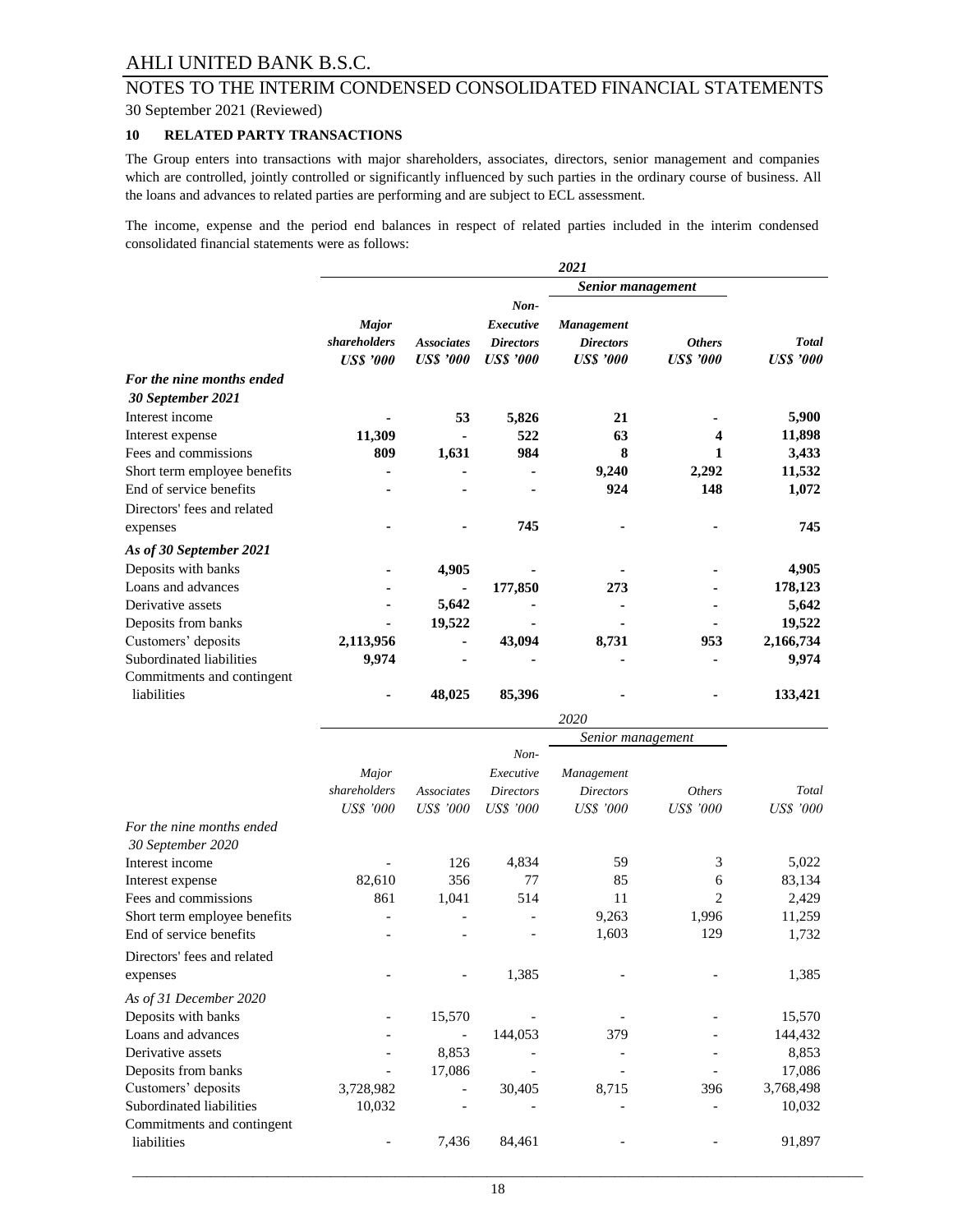## 30 September 2021 (Reviewed) NOTES TO THE INTERIM CONDENSED CONSOLIDATED FINANCIAL STATEMENTS

#### **11 NET STABLE FUNDING RATIO (NSFR)**

The NSFR ratio is calculated in accordance with the Liquidity Risk Management Module guidelines, issued by the CBB. The minimum NSFR ratio limit as per CBB is 100%. However, as per CBB circular OG/431/2020 dated 29 December 2020, the limit is reduced to 80% until 31 December 2021, to contain the financial repercussions of COVID-19. The Group's consolidated NSFR ratio as of 30 September 2021 was 117.0% (31 December 2020: 117.0%).

|                                           |                  | (Audited)        |
|-------------------------------------------|------------------|------------------|
|                                           | 30 September     | 31 December      |
|                                           | 2021             | 2020             |
|                                           | <b>US\$</b> '000 | <b>US\$</b> '000 |
| <b>Available Stable Funding:</b>          |                  |                  |
| Regulatory capital                        | 6,155,756        | 5,539,056        |
| Retail and SME deposits                   | 6,854,163        | 6,381,437        |
| Wholesale funding                         | 12,413,287       | 12,707,451       |
| Others                                    | 850,282          | 480,576          |
| <b>Total Available Stable Funding (A)</b> | 26,273,488       | 25,108,520       |
| <b>Required Stable Funding:</b>           |                  |                  |
| High-Quality Liquid Assets (HQLA)         | 1,481,903        | 1,798,935        |
| Performing loans                          | 14,434,926       | 13,552,637       |
| Securities (other than HQLA)              | 3,278,148        | 2,734,716        |
| Derivative contracts and margins          | 343,039          | 587,712          |
| Others                                    | 2,496,769        | 2,405,618        |
| Off-balance sheet items                   | 423,377          | 388,174          |
| <b>Total Required Stable Funding (B)</b>  | 22,458,162       | 21,467,792       |
| NSFR $(%) (A/B)$                          | 117.0%           | 117.0%           |

#### **12 SUKUK PAYABLE**

|                    |                  | (Audited)        |
|--------------------|------------------|------------------|
|                    | 30 September     | 31 December      |
|                    | 2021             | 2020             |
|                    | <b>US\$</b> '000 | <i>US\$ '000</i> |
| Issued by the Bank | 600,000          |                  |

The Sukuk was issued during the period through a wholly owned special purpose vehicle with a tenor of 5 years maturing on 9 September 2026 and carries a fixed profit rate of 2.615% per annum, payable semi-annually in arrears on 9 September and 9 March respectively commencing 9 March 2022. The above Sukuk is listed on the London Stock Exchange.

Sukuk issued is initially recognized at their fair value being the issue proceeds. Changes in fair value to the extent of the changes in fair value of the Sukuk hedged and unamortised transaction costs amounting US\$ 8.4 million is included under 'Interest receivable, derivative and other assets'.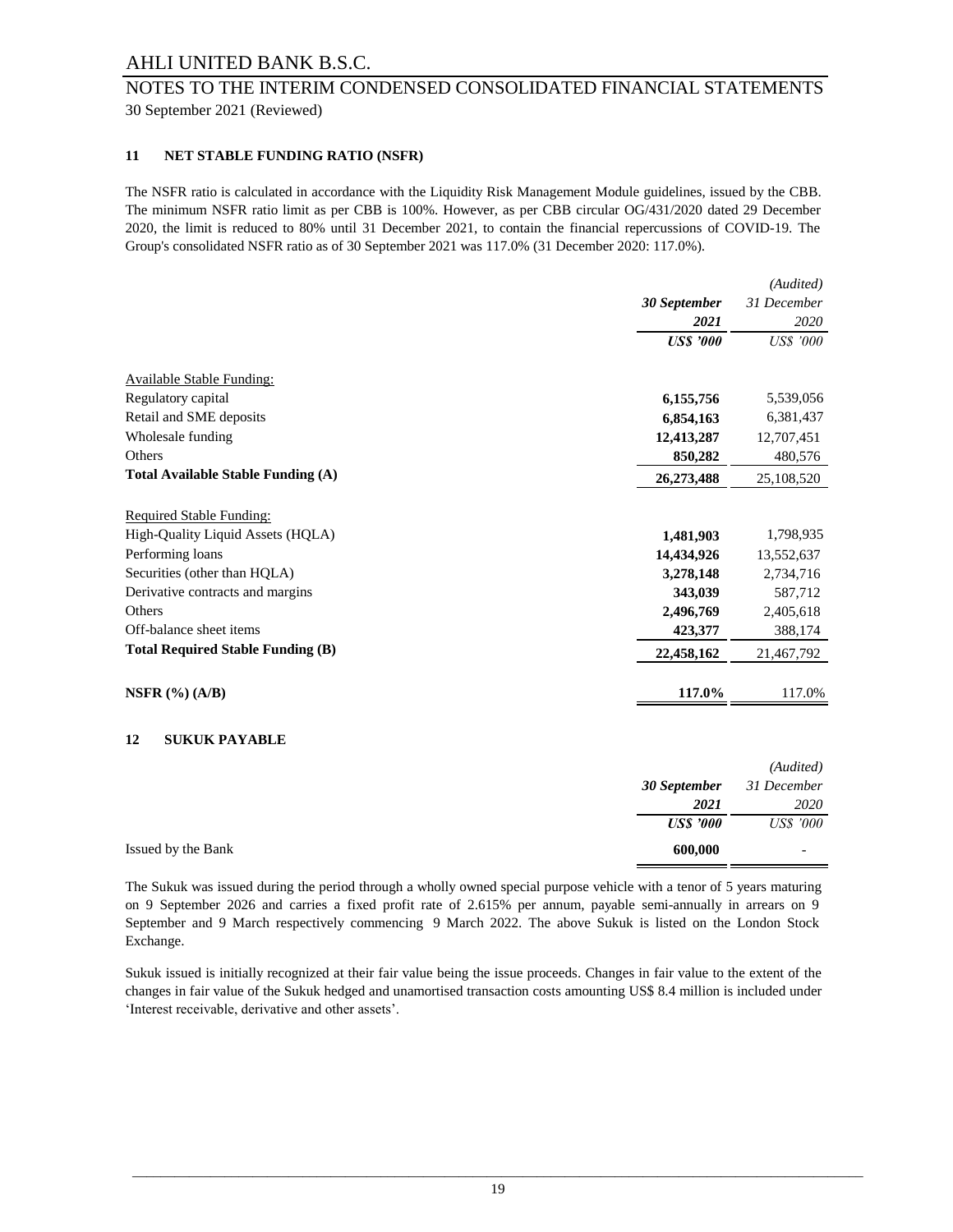## 30 September 2021 (Reviewed) NOTES TO THE INTERIM CONDENSED CONSOLIDATED FINANCIAL STATEMENTS

#### **13 PERPETUAL TIER 1 CAPITAL SECURITIES**

|                             |                  | (Audited)        |
|-----------------------------|------------------|------------------|
|                             | 30 September     | 31 December      |
|                             | 2021             | 2020             |
|                             | <b>US\$</b> '000 | <b>US\$</b> '000 |
| Issued by the Bank          | 400,000          | 400,000          |
| Perpetual Tier I Sukuk-2021 | 600,000          |                  |
| Perpetual Tier I Sukuk-2016 | 160,815          | 200,000          |
|                             | 1,160,815        | 600,000          |

In addition to existing Perpetual Tier I securities issued by the Bank's subsidiary Ahli United Bank K.S.C.P ("AUBK") amounting US\$ 200 million in 2016 ("Perpetual Tier I Sukuk-2016"), AUBK completed a US\$ 600 million Basel III compliant Additional Tier 1 Perpetual Capital Sukuk ("Perpetual Tier I Sukuk-2021") issue during June 2021 that bears a profit rate of 3.875% per annum, which are eligible to be classified under equity. The Perpetual Tier I Sukuk-2021 are subordinated, unsecured and carry a periodic distribution amount, payable semi-annually in arrears, is callable after five year period of issuance until the first call date ending June 2026 or any profit distribution date thereafter subject to certain redemption conditions including prior CBK approval. The Perpetual Tier I Sukuk-2021 and Perpetual Tier I Sukuk-2016 are listed on the Irish Stock Exchange and NASDAQ Dubai.

In June 2021, AUBK announced a tender offer to the holders of the outstanding Perpetual Tier I Sukuk-2016 under the terms of the Tender Offer Memorandum and the AUBK fully settled the accepted validly tendered Capital Certificates amounting to US\$ 39,185 thousands. Accordingly, the aggregate face amount of the outstanding Perpetual Tier I Sukuk-2016 as of 30 September 2021 was US\$ 160,815 thousands. In accordance with approval from CBK to recall Perpetual Tier I Sukuk-2016 at its discretion, AUBK has recalled and fully redeemed the outstanding Perpetual Tier I Sukuk-2016 on 25 October 2021.

#### **14 TRANSACTION WITH KUWAIT FINANCE HOUSE K.S.C.P. (KFH)**

The shareholders of Kuwait Finance House K.S.C.P (KFH) in its AGM/EGM held on 20 January 2020 approved the pursuit of the acquisition of Ahli United Bank B.S.C. ("AUB"/"Bank") through a firm voluntary conditional offer to acquire 100% of the issued and paid up shares of the Bank by way of a share swap at the exchange ratio of 2.325581 AUB shares for each KFH share following approval by the Bank's Board of Directors on 12 September 2019. The KFH approval was conditional on securing a minimum 85% acceptance rate for its tender offer and the proposed acquisition remains subject to conditions precedent and all relevant regulatory and shareholder approvals.

However, subsequently the proposed acquisition procedures were suspended until December 2020 due to the prevailing unprecedented circumstances relating to the COVID-19 pandemic. During December 2020, the AUB Board of Directors, in consultation with KFH Board of Directors, and subject to necessary regulatory approvals, has agreed to extend the suspension period for the resumption of the acquisition of AUB by KFH until completion of KFH's updated assessment to be conducted by the international advisor appointed by KFH in this respect. Further, AUB has and will disclose on the Bahrain Bourse and Borsa Kuwait, any relevant developments on this matter, as required, on a prompt ongoing basis, to ensure transparency and to comply with governing laws and regulations.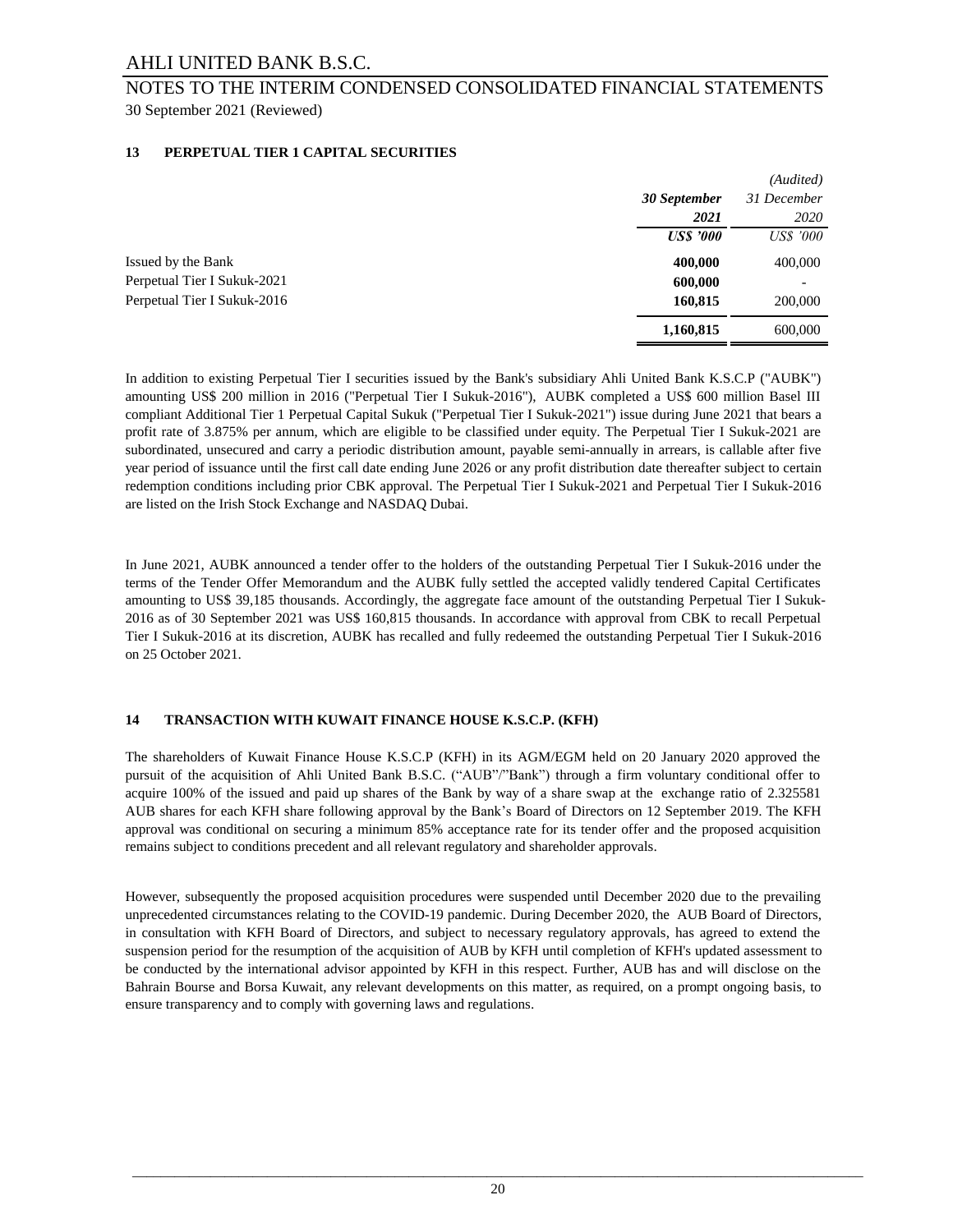SUPPLEMENTARY FINANCIAL INFORMATION At 30 September 2021

**(The attached financial information do not form part of the interim condensed consolidated financial statements)**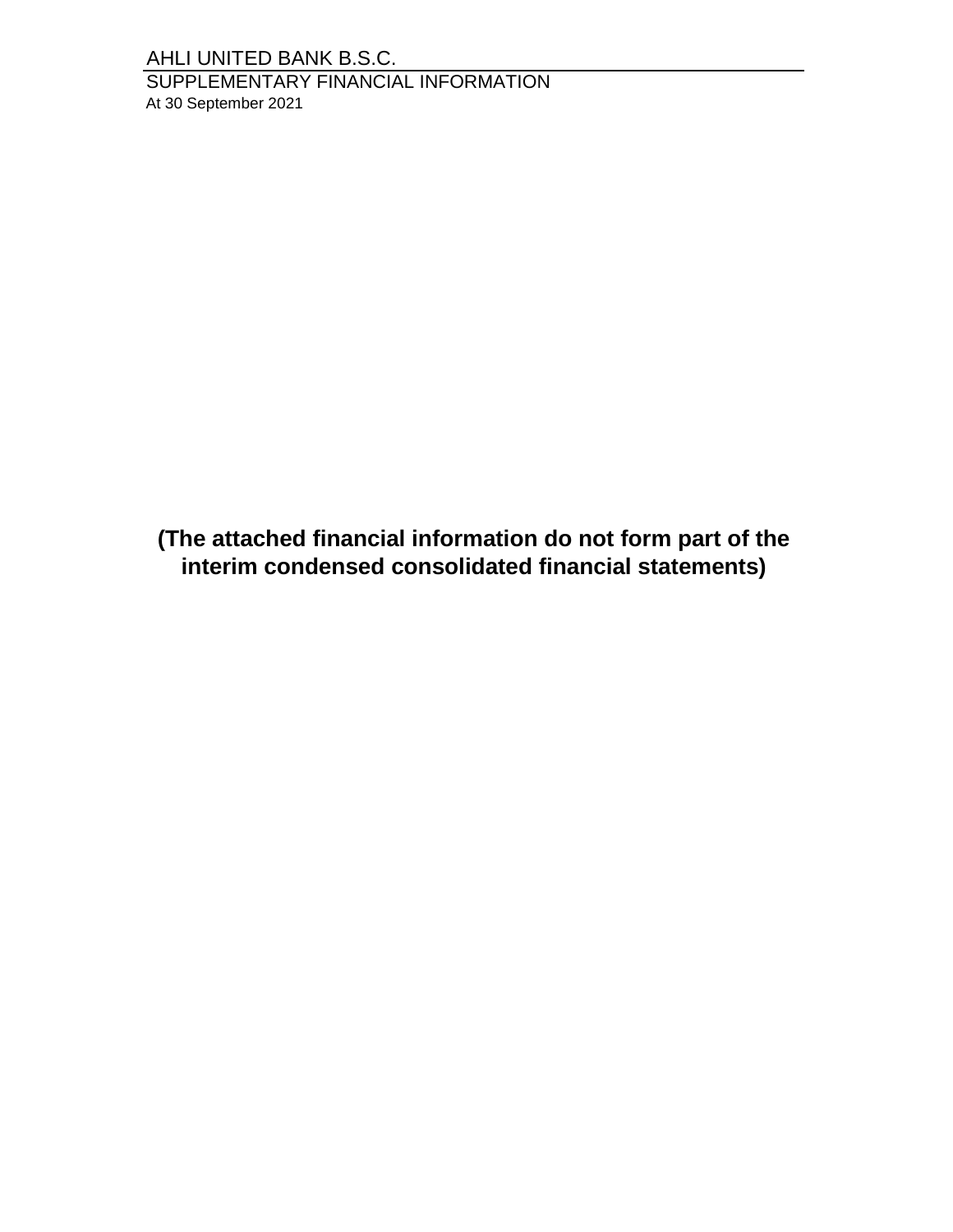

## Supplementary Public Disclosure- Financial Impact of COVID-19 For Period Ended 30 September 2021

As part of the objective to maintain enhanced transparency amidst the current implications of Coronavirus (COVID-19) and pursuant to the Central Bank of Bahrain instructions, the AUB Group herein provides additional supplementary information pertaining to the financial impact of COVID-19 on its interim condensed consolidated financial statements for the period ended 30 September 2021.

The COVID-19 pandemic continues to severely impact the global economy, causing wide spread disruption to business and economic activities resulting in significant uncertainties in the operating environment. The current period has also seen resurgence of Covid-19 virus variants with the resultant health situation impacting the business sentiment which is exasperated by shortages of raw materials and components affecting production in many key industries for e.g., vehicles, mobile phones and energy. As a result, global financial markets are still subject to volatility given the evolving developments and uncertainty. Various governments and central banks have extended monetary and fiscal interventions to stabilize economic and market conditions.

In the GCC region, Governments have conducted successful vaccination programs which ensured that majority of the population have been vaccinated (including booster dosage in the Kingdom of Bahrain) and have taken proactive steps to ensure opening-up of local economies and return of customer confidence. Further, it is believed recent recovery in oil prices will assist in stimulating recovery of local economies and boost business confidence.

The Central Bank of Bahrain (CBB) issued a circular on 27 May 2021, directing banks to offer customers six months' installments deferment options up to 31 December 2021 with interest charge. In addition. the Central Bank of Bahrain extended certain relief measures to combat the effects of COVID-19 up to 31 December 2021. These measures included the following:

- Reduction of the cash reserve ratio from 5% to 3% by the CBB;
- Reduction of liquidity coverage ratio (LCR) and net stable funding ratio (NSFR) from 100% to 80%;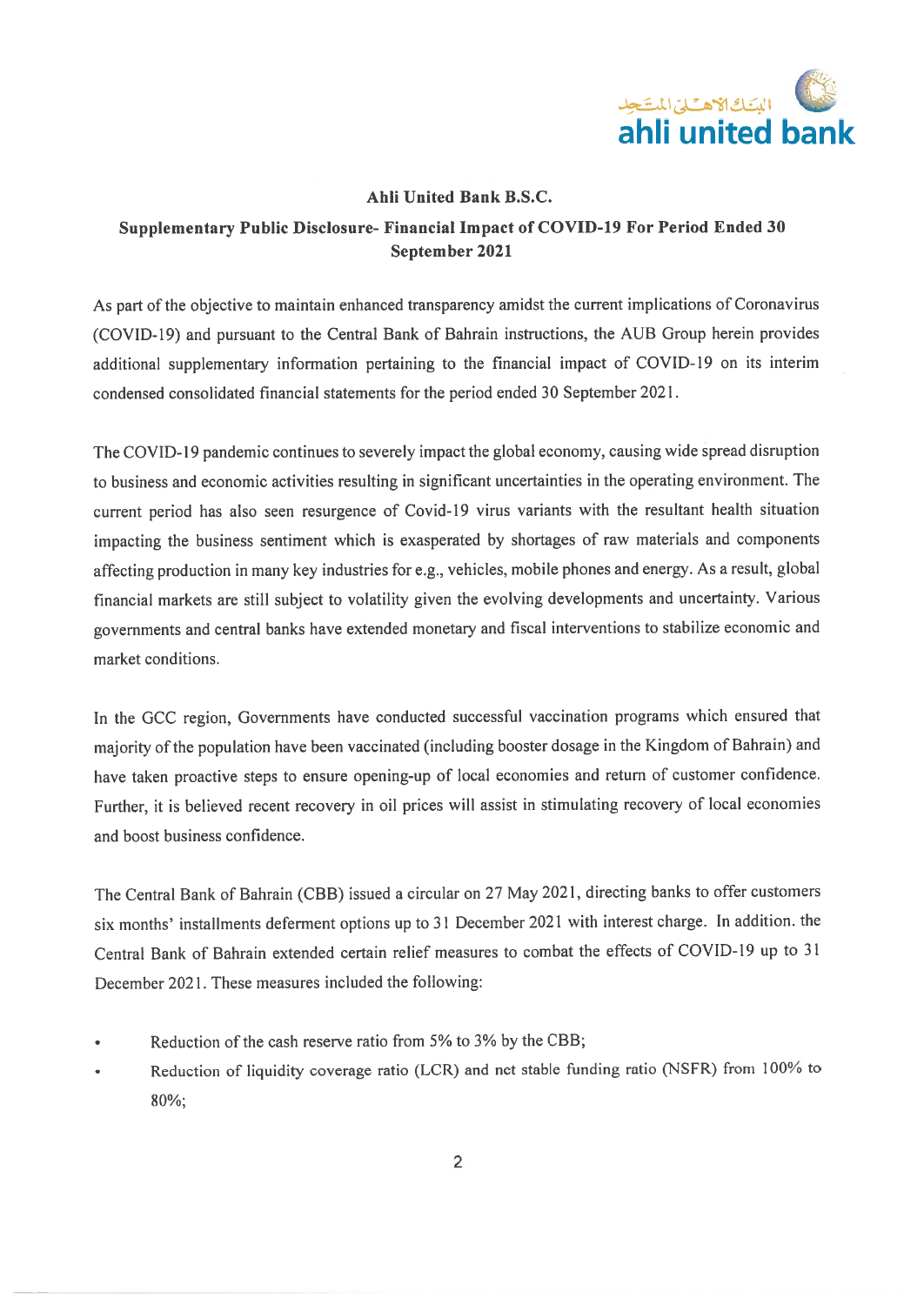

- SMEs risk weight reduced from 75% to 25%; .
- Cap on merchant fees imposed by local acquirers, cooling off period for transferring exposures from stage 3 to stage 2, relaxation concerning the days past due for ECL staging criteria from stage 1 to stage 2 of 74 days, and relaxation requirement on LTV ratio for residential mortgages.

The table below summarizes the overall financial impact of the above for YTD 03/2021:

## **Overall Impact on Interim Condensed Consolidated Financial Statements**

|                                                     | Net Impact (In US\$ millions)                 |                                                  |                                                    |  |
|-----------------------------------------------------|-----------------------------------------------|--------------------------------------------------|----------------------------------------------------|--|
|                                                     | Consolidated<br><b>Statement of</b><br>Income | Consolidated<br><b>Balance Sheet</b><br>(Assets) | <b>Group's Equity</b><br>attributable to<br>Owners |  |
| <b>Reduction in Cash Reserve with</b><br><b>CBB</b> |                                               | 65.4                                             | m.                                                 |  |

## Other COVID-19 Impacts:

AUB Group reported a net profit attributable to its equity shareholders of US\$ 450.6 million for YTD Q3/2021, representing an increase of 10.1%, as compared to US\$ 409.3 million achieved in YTD  $O3/2020$ .

In response to the ongoing COVID 19 pandemic related trajectory and projected market impact, regulators sustained the very low-key benchmark interest rates following the rate cuts by the US Federal Reserve beginning H2/2019 and in Q1/2020. Net Interest Income increased by US\$ 44.3 million (+7.4%) primarily due to asset growth and reduction in funding costs driven by lower liquidity premia.

Fees and Commissions increased by US\$ 2.6 million (+3.3%) consequent to marginal improvement in economic activity levels.

The AUB Group assessed its Stage 1 and Stage 2 ECL gross provisions on performing loans and advances as a pre-cautionary measure in accordance with IFRS-9 taking into consideration the projected direction of